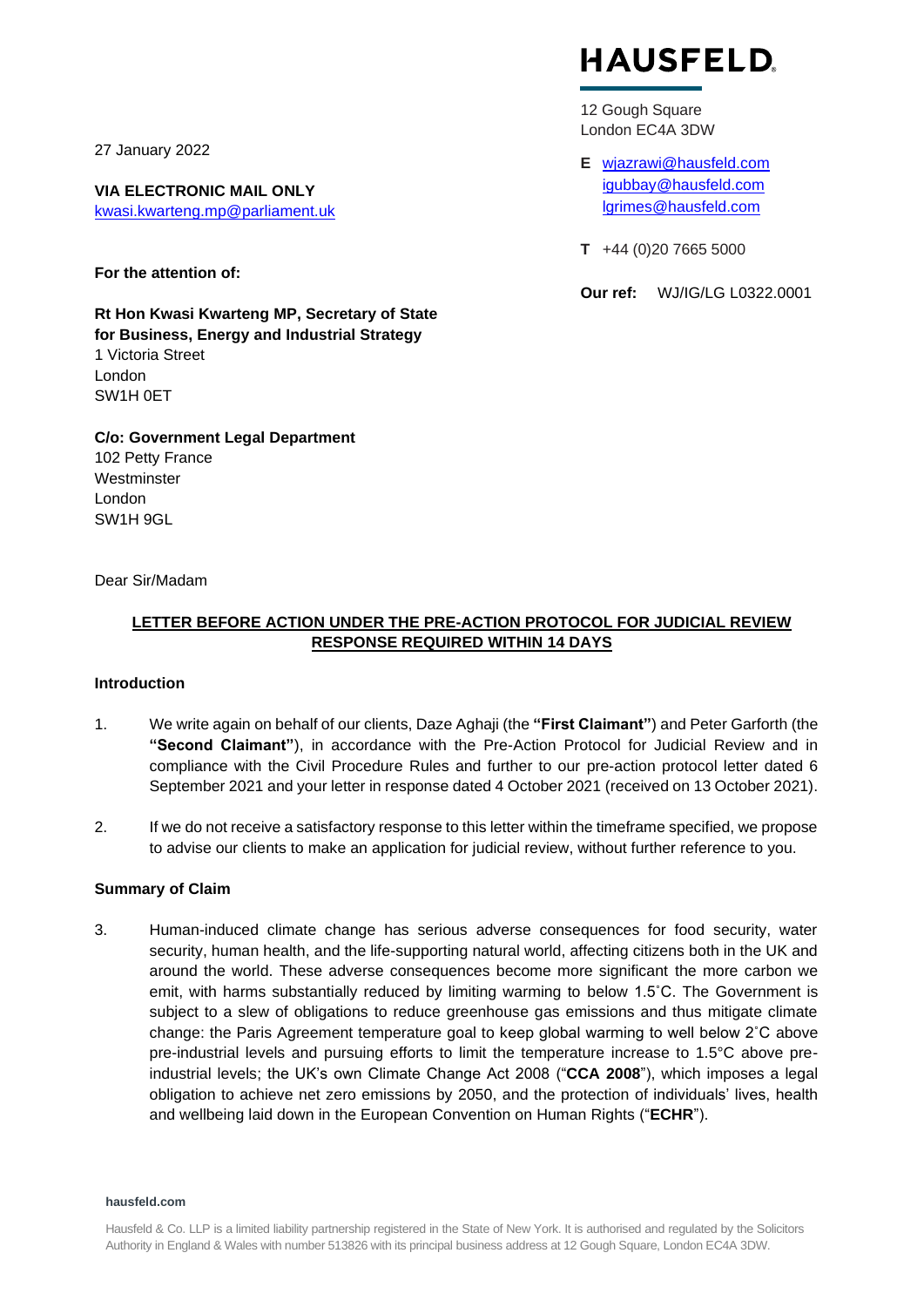- 4. The global temperature has already risen by between 0.8 and 1.1˚C, meaning that the UK is already facing a number of adverse impacts from climate change, including coastal erosion from sea level rise, increased flooding and temperature extremes.
- 5. Despite repeatedly, and loudly, acknowledging the climate emergency and the need for urgent action, the Government is in breach of its legal obligations to put in place policies to mitigate climate change by reducing emissions. In terms of mitigation, the policies are so deficient that it is effectively as if the Government is currently hoping that, in under a decade from now, the UK will miraculously stop emitting for three whole years, in order to stay on track to achieving Net Zero. In terms of adaptation, the Government is in a worse position than it was three years ago and has failed to put in place policies even to adapt to 2˚C of warming.
- 6. These policy gaps have repeatedly been brought to the Government's attention, and over the past three years they have been highlighted in the strongest terms, but the Government has failed consistently to put the requisite policies in place. As a result, the Committee on Climate Change ("**CCC**") concluded in June 2021:

*"[I]t is hard to discern any comprehensive strategy in the climate plans we have seen in the last 12 months. There are gaps and ambiguities. Climate resilience remains a second-order issue, if it is considered at all. We continue to blunder into high-carbon choices. Our Planning system and other fundamental structures have not been recast to meet our legal and international climate commitments."*

- 7. In our pre-action protocol letter dated 6 September 2021 we indicated, inter alia, that the Defendant was in breach of sections 13 and 14 of the CCA 2008 in circumstances where he had failed to publish *"as soon as is reasonably practicable"* after the making of the order setting the Sixth Carbon Budget "*a report setting out proposals and policies for meeting the carbon budgets for the current and future budgetary periods up to and including that period."*
- 8. In your letter in response dated 4 October 2021, it was stated that the forthcoming Net Zero Strategy (**"NZS"**) would meet the Defendant's statutory obligations under sections 13 and 14 of the CCA 2008.
- 9. On 19 October 2021, the Secretary of State for Business, Energy and Industrial Strategy (the "**Secretary of State**" or the **"Defendant"**) published the NZS. In fact, the NZS does not set out proposals and policies for meeting the Sixth Carbon Budget and the Defendant is in continuing breach of his statutory obligations under sections 13 and 14 of the CCA 2008 and he has consequently breached the Claimants' human rights, protected by Articles 2 and 8 of the ECHR (taken together, in the case of the First Claimant, with Article 14). Specifically, the NZS:
	- a. completely omits matters which clear scientific evidence, of which the Defendant was aware, demonstrates must be addressed if net zero is to be achieved, including reducing carbon emissions from marine sediments and achieving behaviour changes;
	- b. assumes emissions will be reduced through improved and innovative farming practices without addressing the combination of low-carbon technologies and behaviour change necessary to address emissions from agriculture; and
	- c. completely omits policies which the CCC has repeatedly called for as crucial to achieving net zero, such as banning rotational burning on peat, but gives no reason for such omissions.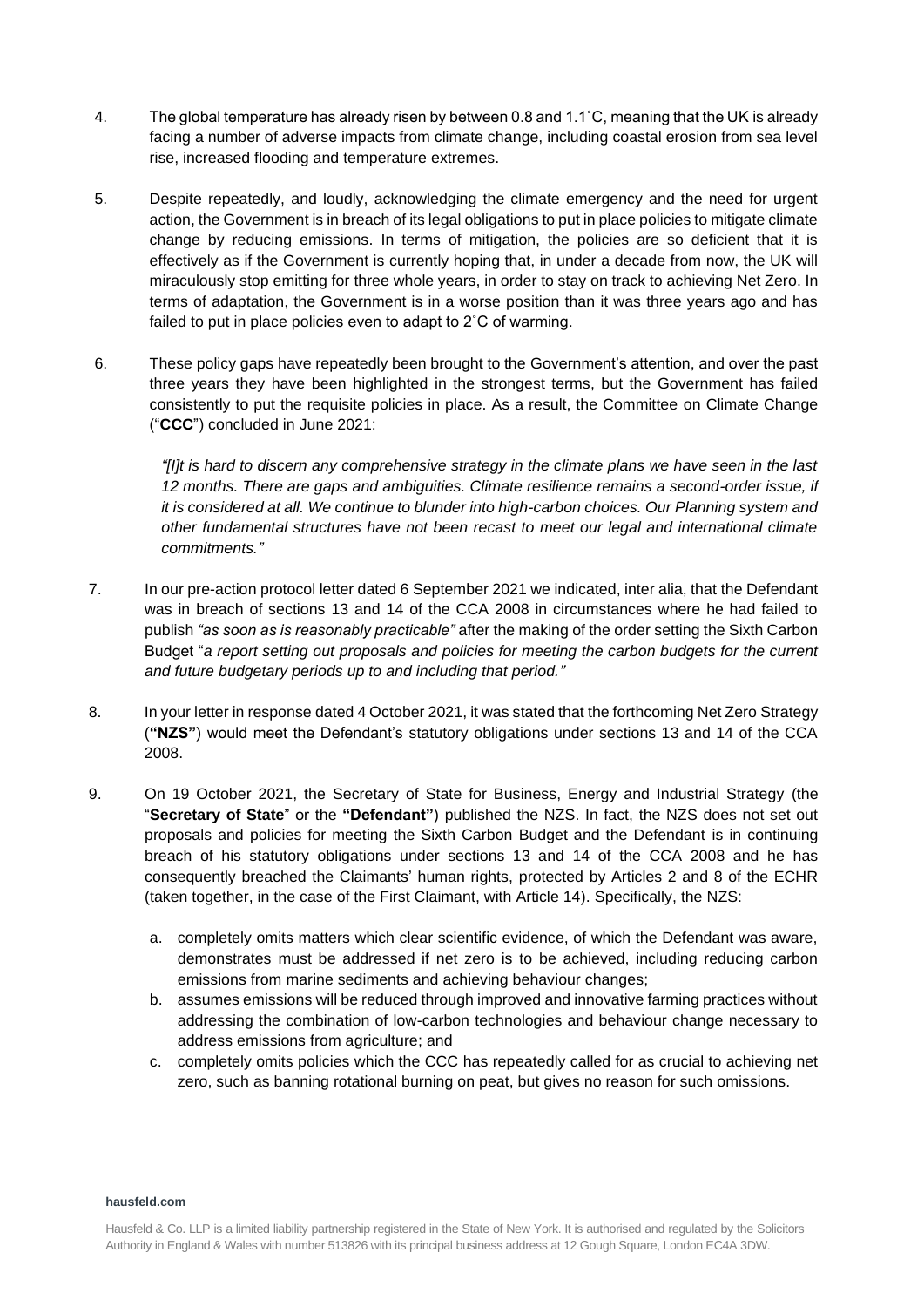- 10. It is also clear that the NZS places excessive reliance on untested high-risk negative emissions technology and thereby places a disproportionate burden on the First Claimant, youth and future generations in breach of Article 14 of the ECHR when taken together with Articles 2 and 8.
- 11. A key material consideration in formulating the NZS should have been acute urgency. The clear scientific evidence shows that the Defendant was obliged to take urgent action to address the climate crisis and make net zero feasible and equitable. There is no evidence that the Defendant has in fact taken into account the need for such urgency. Instead, the opposite emerges: the Defendant has chosen to adopt plans for policies; to assume changes will happen; to foreground expensive technologies with long lead-times (such as nuclear power) and to rely on untested highrisk technologies which will take significant time to develop and scale. This, too, amounts to an error of law.

## **Proposed Parties**

- 12. **The Claimants:** Daze Aghaji and Peter Garforth**.**
	- a. Daze Aghaji is 21 years old. She has, over the past few years, advocated for change to fight the climate crisis which has included her running to be a Member of the European Parliament. Daze has been directly affected by climate change as she suffers adverse health from air pollution exacerbated by climate change and her family in Nigeria has been affected by flooding caused/exacerbated by climate change.
	- b. Peter Garforth is a resident of Skipsea, East Yorkshire, which is the fastest eroding coastline in Northern Europe and one of the most vulnerable communities in the whole of England to the impacts of climate change-related sea-level rise. He is directly affected as he lives on the northern part of the worst affected stretch of coastline, which runs from Bridlington to Spurn Point.
- 13. **The Defendant:** Secretary of State for Business, Energy and Industrial Strategy.
- 14. **Interested Party:** The Committee on Climate Change.
- 15. If you consider our explanation of the facts or underlying legal position is wrong in any way, please be clear in saying so in your response, explaining in full the nature of, and basis for, any disagreement. If there are any documents or other materials which you consider relevant to your response, please provide copies of them. If you later raise new factual or legal points, or provide further documents, which could have been raised or provided in response to this letter then we may rely on that fact in relation to the costs of any litigation.

## **Details of the matter being challenged**

- 16. The grounds of claim are:
	- a. The Defendant has failed to prepare such proposals and policies as he could reasonably consider will enable the Sixth Carbon Budget to be met in breach of section 13 of the CCA 2008.
	- b. The Defendant has failed to lay before Parliament a report *"setting out the proposals and policies for meeting"* the Sixth Carbon Budget *"as soon as is reasonably practicable"* in breach of section 14 of the CCA 2008.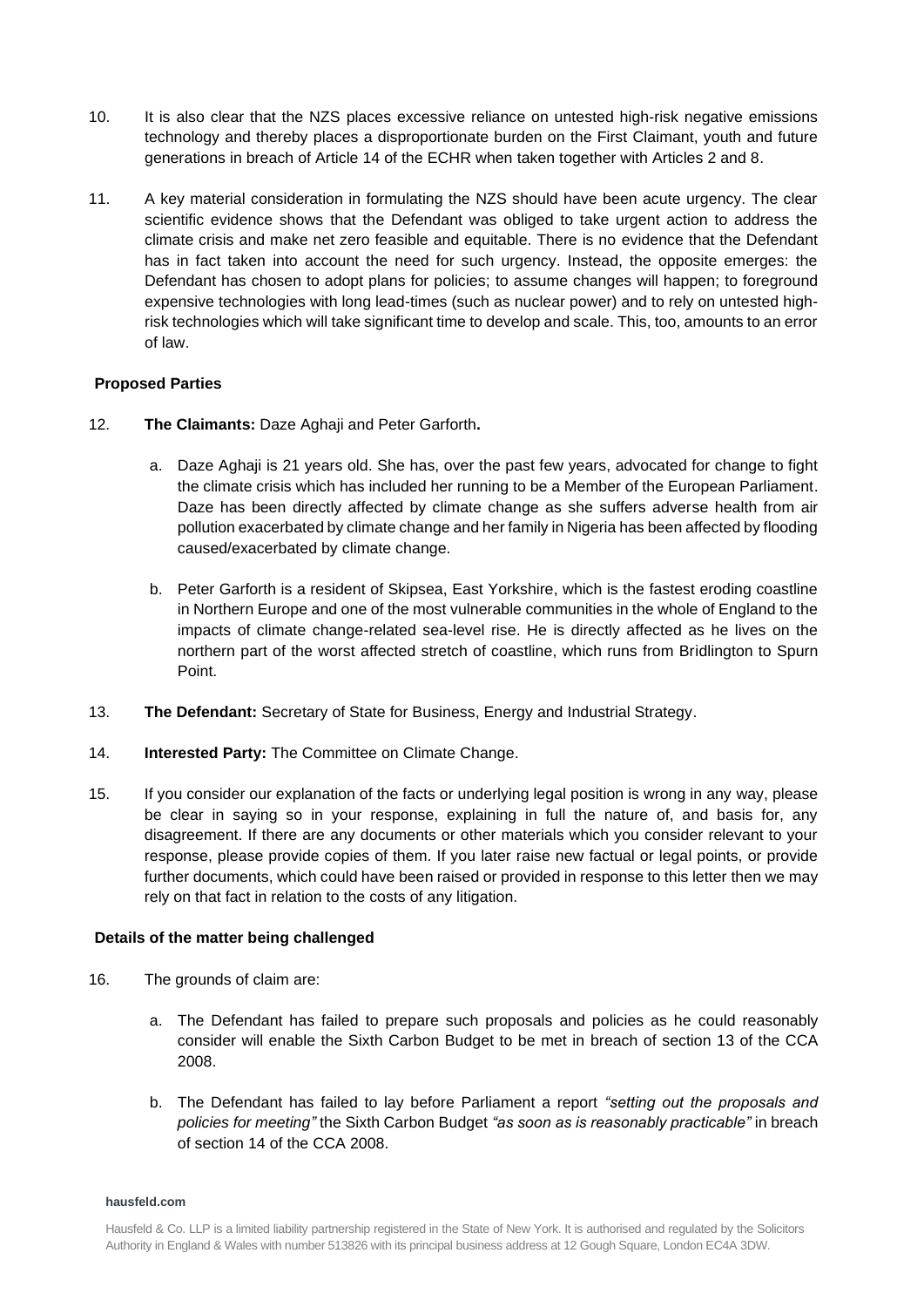- c. The Defendant has breached the Claimants' rights protected by Articles 2 and 8 of the ECHR (taken together in the case of the First Claimant, with Article 14) in circumstances where he has failed to comply with sections 13 and 14 of the CCA 2008 and/or failed to act with the requisite urgency and/or has otherwise failed to close the policy gap now required in light of the Sixth Carbon Budget.
- d. The Defendant has breached the First Claimant's rights protected by Articles 2 and 8 of the ECHR taken together, with Article 14 by placing excessive reliance on untested negative emissions technologies in the NZS.
- 17. The Second Claimant's circumstances evidence why there is a crucial need for urgent policy action to achieve net zero, rather than plans for policies. The First Claimant's circumstances evidence the inter-generational inequity of the Defendant's approach. The Government's own Treasury Net Zero Review made clear that delayed investment will only serve to put future generations at risk and burden them with higher cost.<sup>1</sup>

# **Factual Background**

# *Climate Change*

- 18. In October 2018, the Intergovernmental Panel on Climate Change ("**IPCC**") reported in its *Special Report on Global Warming of 1.5<sup>o</sup>C* (known as "**SR1.5**"), that human activities had caused the Earth's surface to warm by more than  $1^{\circ}$ C since the industrial period of 1851-1900.<sup>2</sup> The SR1.5 Report made two further significant findings: (i) the climate impacts of  $2^{\circ}$ C of warming would be very much more serious than those of 1.5°C of warming; and (ii) there were then only 12 years in which to take action to prevent global temperature rise above 1.5°C.
- 19. Warming substantially greater than the global average is being experienced in most land regions: up to twice as great for hot extremes in mid-latitudes and more than three times greater in the cold season in the Arctic.<sup>3</sup> Human-induced climate change has led to increases in the intensity and frequency of many extreme weather events,<sup>4</sup> in particular hot extremes in all land regions, heavy precipitation in several regions, and droughts in some regions. In many regions, changing patterns of precipitation and the melting of snow and ice are altering the volume and seasonal timing of water flows in rivers, affecting both the quantity and quality of water resources, and the potential occurrence of peak flow events, defined as the maximum instantaneous flow occurring in a year.<sup>5</sup> Climate zones are shifting, including expansion of arid zones and contraction of polar zones.<sup>6</sup>
- 20. Human-induced climate change has adverse consequences for natural and human systems, in particular food and water security, and human health.<sup>7</sup> Food production, especially in developing countries, is already being adversely affected as is water quality and quantity in many parts of the world, and human health is being affected by vector-borne and water-borne diseases and heat stress mortality.

<sup>1</sup> HM Treasury, Net Zero Review: Analysis exploring the key issues (19 October 2021) pg 92.

 $\mathfrak{D}$ IPCC 2018 *Special Report on Global Warming of 1.5<sup>o</sup>C*, Summary for Policymakers ("**SPM**") A1.

<sup>3</sup> UNEP 2021, *Making Peace with Nature* Executive Summary Section B, and Section 3.1 main report.

<sup>4</sup> IPCC *Special Report on Global Warming of 1.5<sup>o</sup>C*, SPM A1.3.

<sup>5</sup> UNEP *Making Peace with Nature*, pg 67.

<sup>6</sup> *Ibid*.

<sup>7</sup> UNEP *Making Peace with Nature*, pg 27; IPCC *Special Report on Global Warming of 1.5<sup>o</sup>C*, SPM A3.1.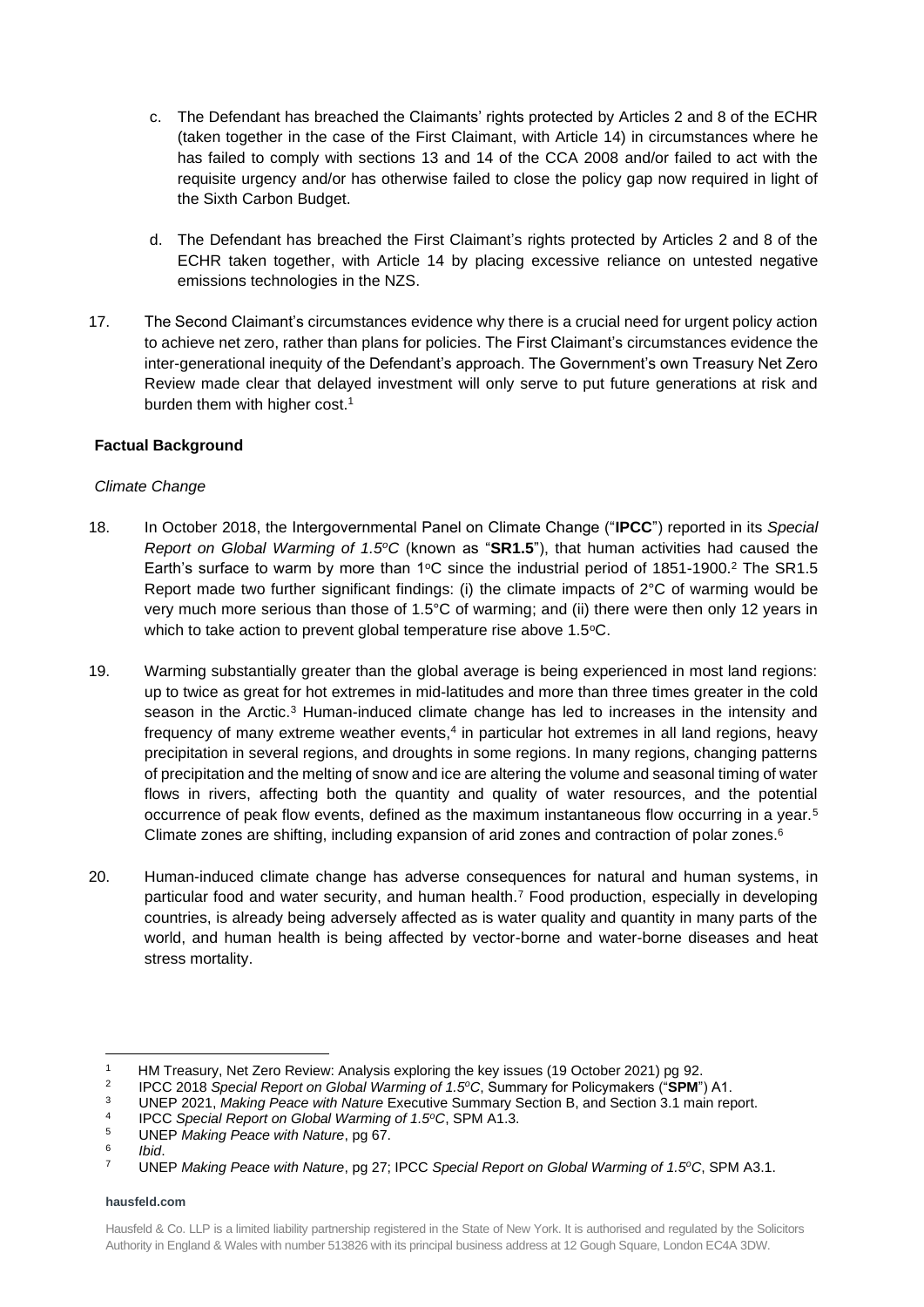- 21. These adverse consequences will become even more significant in the coming decades as the climate continues to warm, $8$  i.e., the impacts of climate change are projected to be more severe if global warming is not limited to 1.5 $\degree$ C and rises to 2 $\degree$ C, and much more severe still if the world experiences warming in excess of  $3^{\circ}$ C by the latter part of the century.<sup>9</sup> Every fraction of a degree of warming increases the adverse effects of climate change.
- 22. In July 2021, the Royal Meteorological Society published its report on the *State of the UK Climate 2020*. This stated that: "*Year 2020 was third warmest, fifth wettest and eight sunniest on record for the UK. No other year has fallen in the top-10 for all three variables for the UK*."<sup>10</sup> "*Mean sea level around the UK has risen by approximately 1.5 mm per year−1 on average from the start of the 20th century*". <sup>11</sup> From 1981 – 2000, the level of the seas around the UK rose by around 6.5 cm, and the levels are estimated to be rising at 2.5 cm per decade.<sup>12</sup> The seas around the UK will continue to rise over the three decades to 2050 and by that point sea levels could be around 10-30 cm higher than over 1981 – 2000, depending on the location in the UK.<sup>13</sup> There has been significant loss of land at Skipsea, East Yorkshire (faster than any other coastline in Northern Europe), Fairbourne, North Wales, and Happisburgh, Norfolk.
- 23. Along with coastal change, the key impacts for the UK of climate change are the risk of flooding, the impact of high temperature on human health and well-being, risks to natural capital, risks of future water shortages, impacts on the global food system, and emerging pests and diseases.<sup>14</sup>
- 24. 2020 alone saw an exceptionally wet February in the UK, with storms Ciara and Dennis causing widespread flooding, followed by an exceptionally sunny spring resulting in a sharp reduction in soil moisture and record minimum spring river flows and depleted reservoir stocks.<sup>15</sup> July then saw the UK's third hottest day on record and Southern England experienced "*one of the most significant heatwaves of the last 60 years during early August 2020*".<sup>16</sup> Storms Ellen and Francis in late August were separated by only a few days and "*were two of the most notable August storms in the UK in the last 50 years*", <sup>17</sup> bringing 80 mph winds and coastal flooding.<sup>18</sup>
- 25. On 9 August 2021, the IPCC published the contribution of Working Group 1 to the IPCC's Sixth Assessment Report, regarding the physical science basis of climate change. Its key findings of fact can be summarised as follows:<sup>19</sup>
	- a. It is unequivocal that human influence has warmed the atmosphere, ocean and land. Widespread and rapid changes in the atmosphere, ocean, cryosphere and biosphere have occurred.

9 *Ibid* B3-B5; IPCC 2019 *Special Report on the Ocean and Cryosphere in a Changing Climate*, SPM B1-B5.

<sup>8</sup> IPCC 2018 *Special Report on Global Warming of 1.5<sup>o</sup>C*, SPM B5.

<sup>10</sup> Royal Meteorological Society *State of the UK Climate* 2020, pg 7.

<sup>11</sup> *Ibid*, pg 8.

<sup>12</sup> CCC *Progress in adapting to climate change Report to Parliament* (June 2021), pg 40.

<sup>13</sup> *Ibid*, pg 44.

<sup>14</sup> HM Government *UK Climate Risk Assessment 2017*, pgs 10-17.

<sup>&</sup>lt;sup>15</sup> Royal Meteorological Society *State of the UK Climate 2020*, pgs 43-44.

<sup>16</sup> *Ibid*, pgs 45-46.

<sup>17</sup> *Ibid*, pg 50.

<sup>18</sup> Met Office *Storms Ellen and Francis*, August 2020, pg 1. [https://www.metoffice.gov.uk/binaries/content/assets/metofficegovuk/pdf/weather/learn-about/uk-past](https://www.metoffice.gov.uk/binaries/content/assets/metofficegovuk/pdf/weather/learn-about/uk-past-events/interesting/2020/2020_08_storms_ellen_francis.pdf)[events/interesting/2020/2020\\_08\\_storms\\_ellen\\_francis.pdf.](https://www.metoffice.gov.uk/binaries/content/assets/metofficegovuk/pdf/weather/learn-about/uk-past-events/interesting/2020/2020_08_storms_ellen_francis.pdf)

<sup>19</sup> IPCC, 2021: SPM in *Climate Change 2021: The Physical Science Basis Contribution of Working Group 1 to the Sixth Assessment Report of the Intergovernmental Panel on Climate Change*, Cambridge University Press.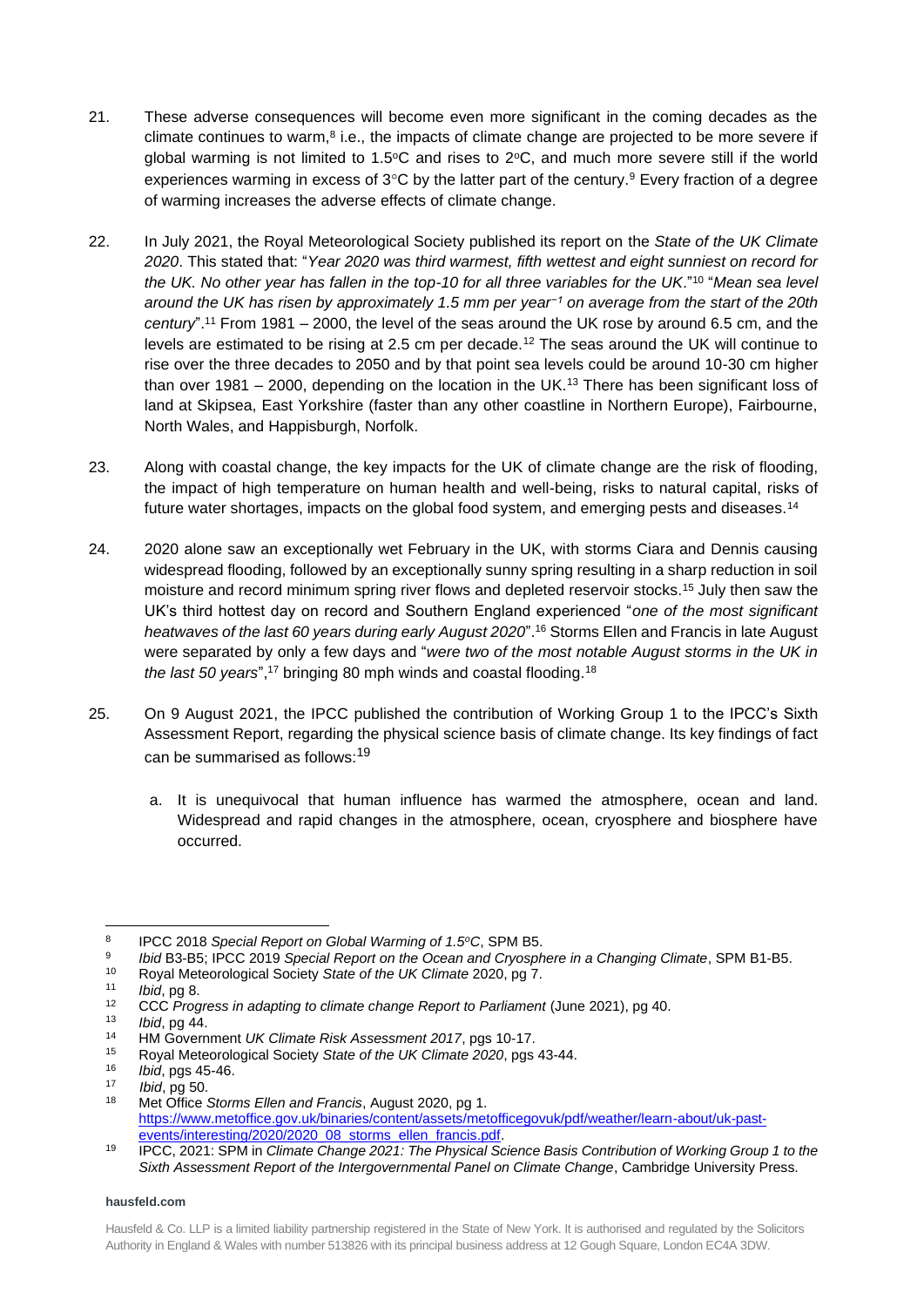- b. The scale of recent changes across the climate system as a whole and the present state of many aspects of the climate system are unprecedented when compared to the globe's climate over many thousands of years.
- c. Human-induced climate change is already affecting many weather and climate extremes in every region across the globe; evidence of observed changes in extremes such as heatwaves, heavy precipitation, droughts, and tropical cyclones and, in particular, their attribution to human influence, has strengthened since the IPCC published its Fifth Assessment Report in 2013.
- d. Global warming of 1.5°C and 2°C will be exceeded during the  $21^{st}$  century unless deep reductions in CO<sub>2</sub> and other greenhouse gas emissions occur in the coming decades.<sup>20</sup>
- e. Limiting human-induced global warming to a specific level requires limiting cumulative  $CO<sub>2</sub>$ emissions, reaching at least net zero CO<sub>2</sub> emissions, along with strong reductions in other greenhouse gas emissions. Strong, rapid and sustained reduction in CH<sup>4</sup> (methane) emissions would also limit the warming effect resulting from declining aerosol pollution and would improve air quality.
- 26. The IPCC estimates a remaining carbon budget of 500 gigatonnes of CO2 ("**GtCO2**") (from 2020) for a 50:50 chance of restricting warming to 1.5°C, i.e., a little over 420GtCO<sub>2</sub> from the start of 2022.<sup>21</sup> This new budget represents just over ten years' worth of global emissions at pre-pandemic (2019) levels (a level that 2021 is on track to match).
- 27. The conclusions of the IPCC's Working Group 1 are not surprising, nor are many of them novel. It has been well known and well documented, over the past decade, that there is a climate emergency, that urgent action had to be taken to reduce greenhouse gas emissions, and that the policy levers required to reduce these emissions should urgently be put in place to avoid the vary harmful impacts of dangerous climate change.

# *The Paris Agreement*

- 28. The overarching international treaty addressing climate change is the UN Framework Convention on Climate Change ("**UNFCCC**"). Article 2 articulates that the "*ultimate objective*" of the Framework Convention "*and any related legal instruments that the Conference of Parties may adopt*" (which includes the Paris Agreement) is to achieve "*stabilization of greenhouse gas concentrations in the atmosphere*" at a level that would prevent "dangerous" human interference with the climate system.
- 29. On 12 December 2015, the State Parties to the UNFCCC adopted the Paris Agreement in relation to climate change. The recitals to the Paris Agreement recognise "*the need for an effective and progressive response to the urgent threat of climate change on the basis of the best available scientific knowledge*", along with "*the importance of the engagements of all levels of government and various actors… in addressing climate change*".
- 30. Article 2 of the Paris Agreement strengthens the global response in implementing the UNFCCC, in particular by committing Parties to three key goals, the first of which is known as the "*long-term temperature goal*": to hold "*the increase in the global average temperature to well below 2°C above pre-industrial levels and pursuing efforts to limit the temperature increase to 1.5°C above preindustrial levels, recognizing that this would significantly reduce the risks and impacts of climate change*".

<sup>20</sup> This chimes with the IPCC's warning in its *Special Report on Global Warming of 1.5˚C* that there were then only 12 years in which to take action to prevent global temperature rise above  $1.5^{\circ}$ C.

<sup>&</sup>lt;sup>21</sup> IPCC, 2021, Table SPM2 and paras D.1.3-D.1.8.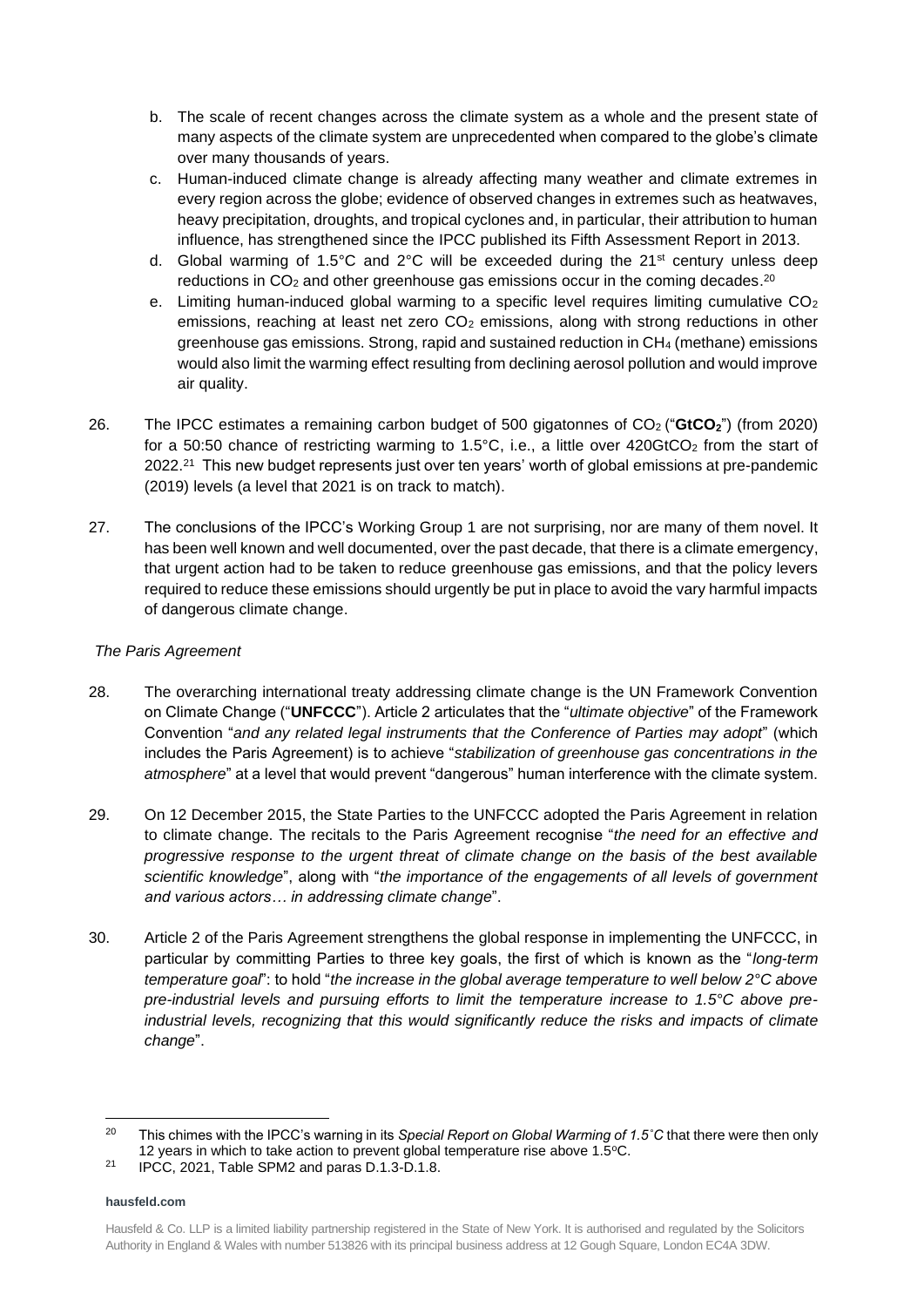- 31. The wording "*Holding the increase in the global average temperature to well below 2°C above preindustrial levels …*" formulates a clear upper limit that must be regarded as binding hard law and an obligation of result, not only of conduct. The threshold of "*well below 2°C*" (emphasis added) is not an entitlement for Parties to exploit the 'space' up to  $2^{\circ}$ C. It is a maximum limit that shall not be reached. The Paris Agreement's temperature goal thus contains strong language of legal effect, leaving no discretion for Parties to follow weaker temperature goals.
- 32. In order to achieve the long-term temperature goal, Article 4(1) requires Parties to "*aim to reach global peaking of greenhouse gas emissions as soon as possible*". This aim includes Parties undertaking "*rapid reductions*" after global peaking, "*in accordance with best available science, so as to achieve a balance between anthropogenic emissions by sources and removals by sinks of greenhouse gases in the second half of this century, on the basis of equity, and in the context of sustainable development and efforts to eradicate poverty*". In other words, the Paris Agreement embodies not just a consideration concerning 2050 and beyond ("*second half of this century*"), but a significant focus on emissions reductions in the years up to that point.
- 33. Article 3 of the Paris Agreement imposes legal obligations on parties "*to undertake and communicate*" nationally determined contributions ("**NDCs**"), which represent "ambitious efforts", as defined by Articles 4, 7, 9, 10, 11 and 13, "*with the view to achieving*" the temperature goal in Article 2. The NDCs must also "*represent progression over time*".
- 34. On 24 November 2020, the Secretary of State asked the CCC, an independent statutory body established under the CCA 2008, for advice on the level of the UK's NDC under the Paris Agreement. The CCC responded on 3 December 2020 recommending that the UK commit to reducing territorial emissions by at least 68% by 2030 compared to 1990 levels – excluding international aviation and shipping ("**IAS**") emissions. The Secretary of State accepted that recommendation and the UK's NDC was communicated to the UNFCCC on 12 December 2020. While the UK's NDC includes transparency information on how the target was developed and is quantified, it does not address the policy gap that exists with respect to the achievement of the UK's 2030 commitment.

# *Setting of the Fourth, Fifth and Sixth Carbon Budgets*

- 35. Under section 1 of the CCA 2008, the Government is required to ensure that the "*net UK carbon account*" for 2050 is "*at least 100%" lower than the 1990 baseline*". This 2050 'net zero' target was introduced in June 2019 and replaced the previous target of a reduction of "*at least 80%*", following the UK's ratification of the Paris Agreement and the advice of the CCC.
- 36. Section 4 of the CCA 2008 requires the setting of five-yearly carbon budgets, twelve years in advance of the budget period in question. The budgets and 2050 target under the CCA 2008 cover the full range of major greenhouse gases, including carbon dioxide (CO2), methane, nitrous oxide, hydrofluorocarbons, perfluorocarbons and sulphur hexafluoride.
- 37. The CCC's role is to monitor and advise the Government on progress towards the 2050 climate target and the setting of carbon budgets.<sup>22</sup>
- 38. The Fourth Carbon Budget, for the period 2023-2027, is set at 1,950 million tonnes carbon dioxide equivalent ("**MtCO2e**") and requires an average of a 51% reduction in emissions compared with 1990 levels. It was set so as to be on track for the previous target of an 80% reduction in greenhouse

<sup>22</sup> CCA 2008, Schedule 1

Hausfeld & Co. LLP is a limited liability partnership registered in the State of New York. It is authorised and regulated by the Solicitors Authority in England & Wales with number 513826 with its principal business address at 12 Gough Square, London EC4A 3DW.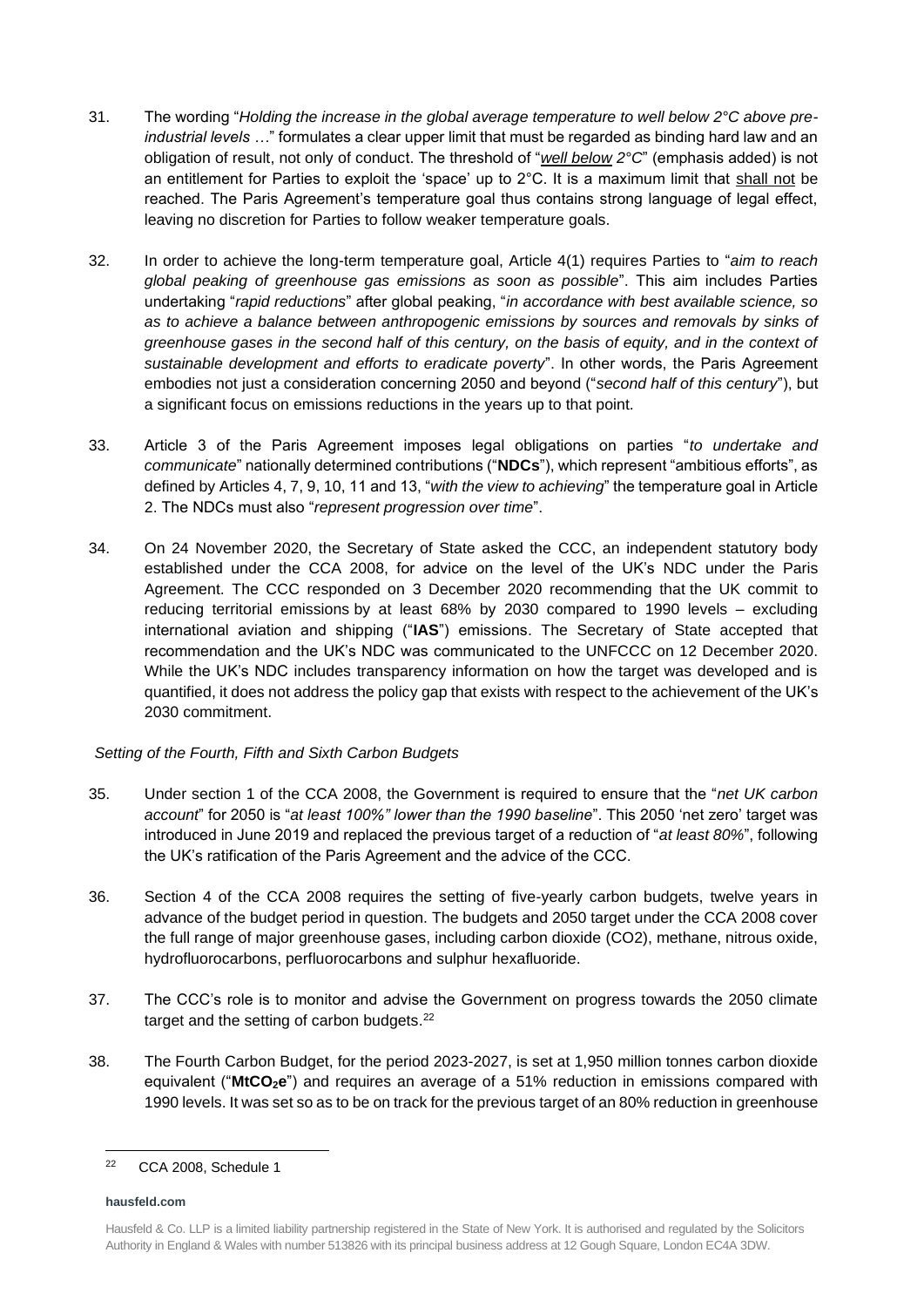gas emissions by 2050 (excluding IAS emissions). The Fifth Carbon Budget (2028-32), set on the same basis, is 1,725 MtCO<sub>2</sub>e, which requires an average of a 57% reduction.

- 39. On 9 December 2020, the CCC published its advice to the Government on the level of the Sixth Carbon Budget (for the period 2033-2037), which it recommended should be set at 965 MtCO<sub>2</sub>e, an average of a 78% reduction compared with 1990 levels. Importantly, this included IAS emissions.<sup>23</sup>
- 40. The Secretary of State and the Prime Minister announced on 20 April 2021 that the Government accepted the CCC's recommendation on setting the level of the Sixth Carbon Budget, and that the Sixth Carbon Budget would include the UK's share of IAS emissions.<sup>24</sup> On that date, the Government announced that it was "*already working towards its commitment to reduce emissions in 2030 by at least 68% compared to 1990 levels through the UK's latest Nationally Determined Contribution*" and that the announcement of the Sixth Carbon Budget "*builds on this goal to achieve a 78% reduction by 2035*." (emphasis added).
- 41. The draft Carbon Budget Order 2021 was laid before both Houses of Parliament on 21 April 2021, in line with the CCC's advice, and on that date the Secretary of State moved that it be approved. $25$ The Carbon Budget Order 2021 was made on 23 June 2021 and came into force on 24 June 2021.
- 42. Section 13 of the CCA 2008 provides that:

*"(1) The Secretary of State must prepare such proposals and policies as the Secretary of State considers will enable the carbon budgets that have been set under this Act to be met.* 

*(2) The proposals and policies must be prepared with a view to meeting—*

*(a) the target in section 1 (the target for 2050), and* 

*(b) any target set under section 5(1)(c) (power to set targets for later years).* 

*(3) The proposals and policies, taken as a whole, must be such as to contribute to sustainable development.* 

*(4) In preparing the proposals and policies, the Secretary of State may take into account the proposals and policies the Secretary of State considers may be prepared by other national authorities."*

43. Section 14 of the CCA 2008 provides that:

*"(1) As soon as is reasonably practicable after making an order setting the carbon budget for a budgetary period, the Secretary of State must lay before Parliament a report setting out proposals and policies for meeting the carbon budgets for the current and future budgetary periods up to and including that period.*

*(2) The report must, in particular, set out—*

*(a) the Secretary of State's current proposals and policies under section 13, and*

*(b) the time-scales over which those proposals and policies are expected to take effect.*

*(3) The report must explain how the proposals and policies set out in the report affect different sectors of the economy.*

*(4) The report must outline the implications of the proposals and policies as regards the crediting of carbon units to the net UK carbon account for each budgetary period covered by the report.*

<sup>25</sup> <https://statutoryinstruments.parliament.uk/timeline/f0PehAJ5/SI-2021/>

<sup>23</sup> CCC, *The Sixth Carbon Budget – The UK's path to Net Zero*, pg 13 [https://www.theccc.org.uk/wp](https://www.theccc.org.uk/wp-content/uploads/2020/12/The-Sixth-Carbon-Budget-The-UKs-path-to-Net-Zero.pdf)[content/uploads/2020/12/The-Sixth-Carbon-Budget-The-UKs-path-to-Net-Zero.pdf](https://www.theccc.org.uk/wp-content/uploads/2020/12/The-Sixth-Carbon-Budget-The-UKs-path-to-Net-Zero.pdf)

<sup>24</sup> <https://www.gov.uk/government/news/uk-enshrines-new-target-in-law-to-slash-emissions-by-78-by-2035><br>bttps://otetutor.jpetrumente.porlingent.uk/timeline/fQBebALE/SL 2021/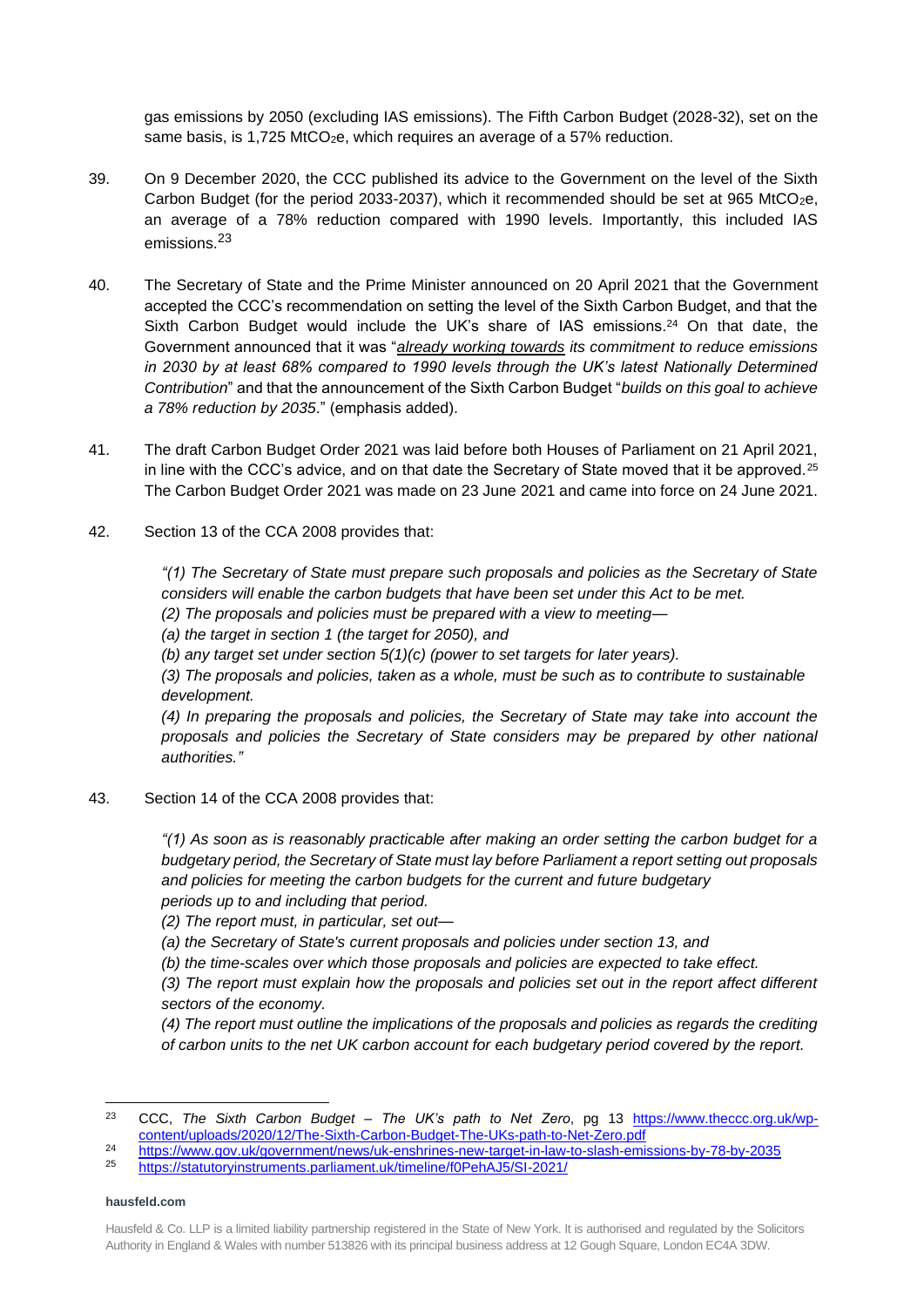*(5) So far as the report relates to proposals and policies of the Scottish Ministers, the Welsh Ministers or a Northern Ireland department, it must be prepared in consultation with that authority. (6) The Secretary of State must send a copy of the report to those authorities."*

# *Level of the existing Fourth and Fifth Carbon Budgets*

- 44. The setting of the Sixth Carbon Budget in 2021 has clear implications for the Fourth and Fifth Carbon Budgets, which were set in line with the previous 'at least 80% reduction' target for 2050 rather than the revised 'at least 100%' target now found in Section 1 of the CCA 2008. In its May 2019 report *Net Zero – The UK's contribution to stopping global warming,* the CCC stated that the existing Fourth and Fifth Carbon Budgets "*are likely to be too loose*".<sup>26</sup>
- 45. In its December 2020 report *The Sixth Carbon Budget – The UK's path to Net Zero*, the CCC calculated a difference of at least  $28-68$  MtCO<sub>2</sub>e a year (depending whether IAS emissions were included or excluded) in 2030 between the average emissions allowed by the Fifth Carbon Budget, and the CCC's "Balanced Pathway", which is a trajectory that if followed would allow the UK to just meet the 2030 NDC, the Sixth Carbon Budget and the 2050 'Net Zero' target.<sup>27</sup>
- 46. The CCC has thus advised that the Fifth Carbon Budget will need to be significantly outperformed to stay on track to meet the Sixth Carbon Budget and the 2050 'Net Zero' target.<sup>28</sup> Accordingly, the CCC has stated that "*if the Government wish to align the fifth budget to our recommended NDC, it would need to change to 1,585 MtCO2e*", assuming IAS emissions are included within the Fifth Carbon Budget.<sup>29</sup> This is a reduction in the existing Fifth Carbon Budget of 140 MtCO<sub>2</sub>e.
- 47. However, if IAS emissions are excluded from the Fifth Carbon Budget (as proposed by the Government, and in line with the UK's communicated 2030 NDC), the level of the Fifth Carbon Budget would need to change to 1,384 MtCO<sub>2</sub>e to align with the CCC's Balanced Pathway.<sup>30</sup> This is a reduction in the existing Fifth Carbon Budget of 341 MtCO<sub>2</sub>e, equivalent to a 20% tightening.
- 48. The CCC stated that the existing Fourth Carbon Budget is likely to be aligned with their Balanced Pathway already, and therefore does not require adjustment.

*Failure to adopt policies to meet Fourth, Fifth and Sixth Carbon Budgets – the policy gap*

49. In October 2020, the Department of Business Energy and Industrial Strategy published its "*Updated energy and emissions projections 2019*". They are the most up to date annual set of emissions projections that have been made public and they show that under existing and planned policies (their "**Reference Scenario**"), the UK is significantly off track to meet both the Fourth and Fifth Carbon Budgets. These projections assume that existing and planned policies achieve their aim; even so, they show the expected emissions reductions to only be 46% and 50% against 1990 levels

<sup>26</sup> CCC (2019) *Net Zero – The UK's contribution to stopping global warming,* pg 30*.*

<sup>27</sup> *The Sixth Carbon Budget – The UK's path to Net Zero*, pg 432 [https://www.theccc.org.uk/wp](https://www.theccc.org.uk/wp-content/uploads/2020/12/The-Sixth-Carbon-Budget-The-UKs-path-to-Net-Zero.pdf)[content/uploads/2020/12/The-Sixth-Carbon-Budget-The-UKs-path-to-Net-Zero.pdf](https://www.theccc.org.uk/wp-content/uploads/2020/12/The-Sixth-Carbon-Budget-The-UKs-path-to-Net-Zero.pdf) .

<sup>28</sup> CCC *The Sixth Carbon Budget – The UK's path to Net Zero*, pgs 24 and 430-433..

<sup>29</sup> CCC *The Sixth Carbon Budget – The UK's path to Net Zero* pg 433.

<sup>30</sup> CCC *Sixth Carbon Budget - Dataset, "*Different methodologies" tab, then selection of "Include international aviation and shipping?" drop-down = No, and summing Total UK emissions in cells N48-R48 = 1,384 MtCO2e. <https://www.theccc.org.uk/publication/sixth-carbon-budget/>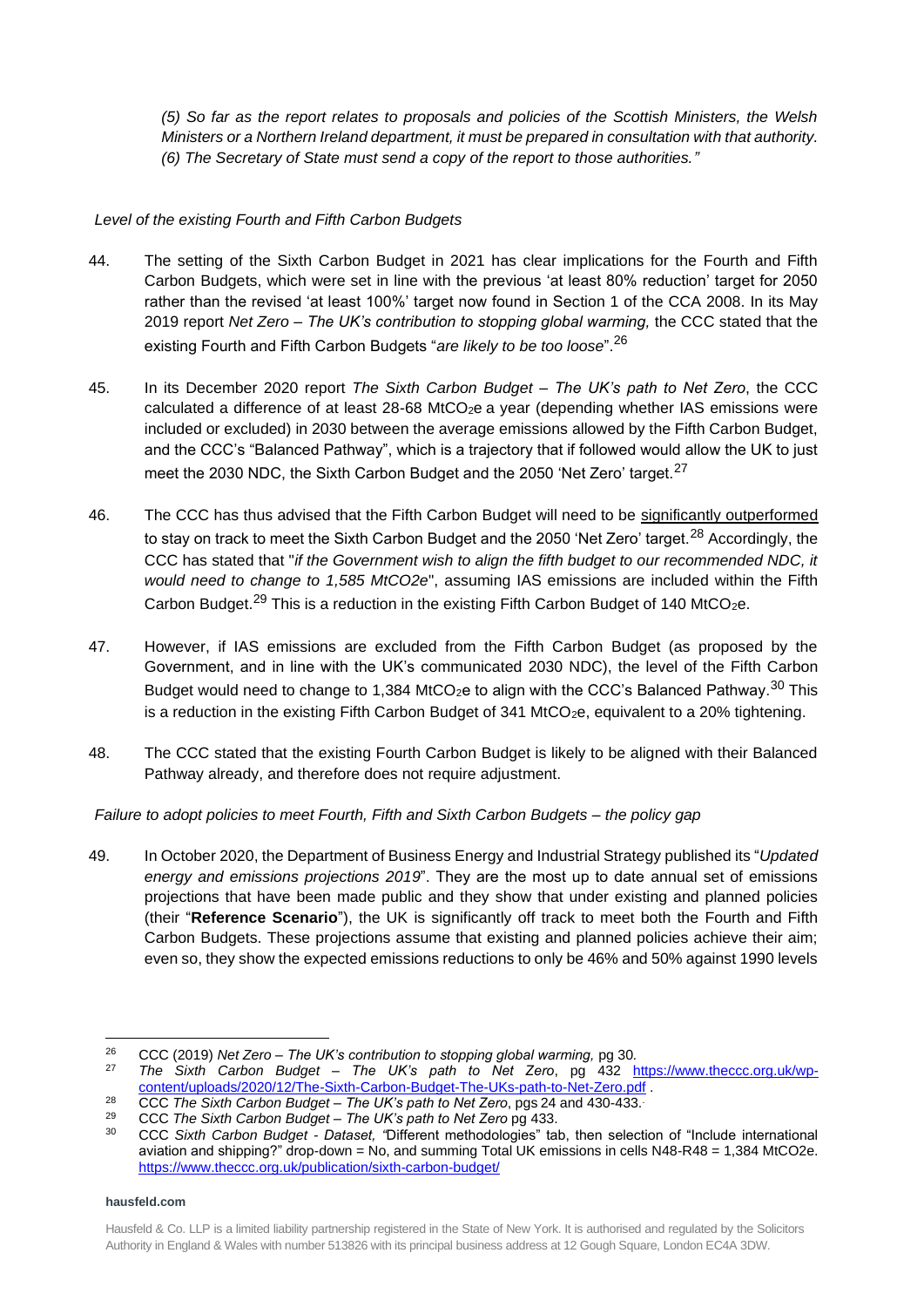for each budget period, rather than the required reductions of 51% and 57% respectively.<sup>31</sup> This is illustrated in the following figure and table:



**Figure 2.2:** Actual and projected performance against carbon budgets,  $MtCO<sub>2</sub>e$ 

<sup>31</sup> Department for Business, Energy and Industrial Strategy, *Updated energy and emissions projections 2019*, October 2020, pp 14-15, [https://www.gov.uk/government/publications/updated-energy-and-emissions](https://www.gov.uk/government/publications/updated-energy-and-emissions-projections-2019)[projections-2019](https://www.gov.uk/government/publications/updated-energy-and-emissions-projections-2019)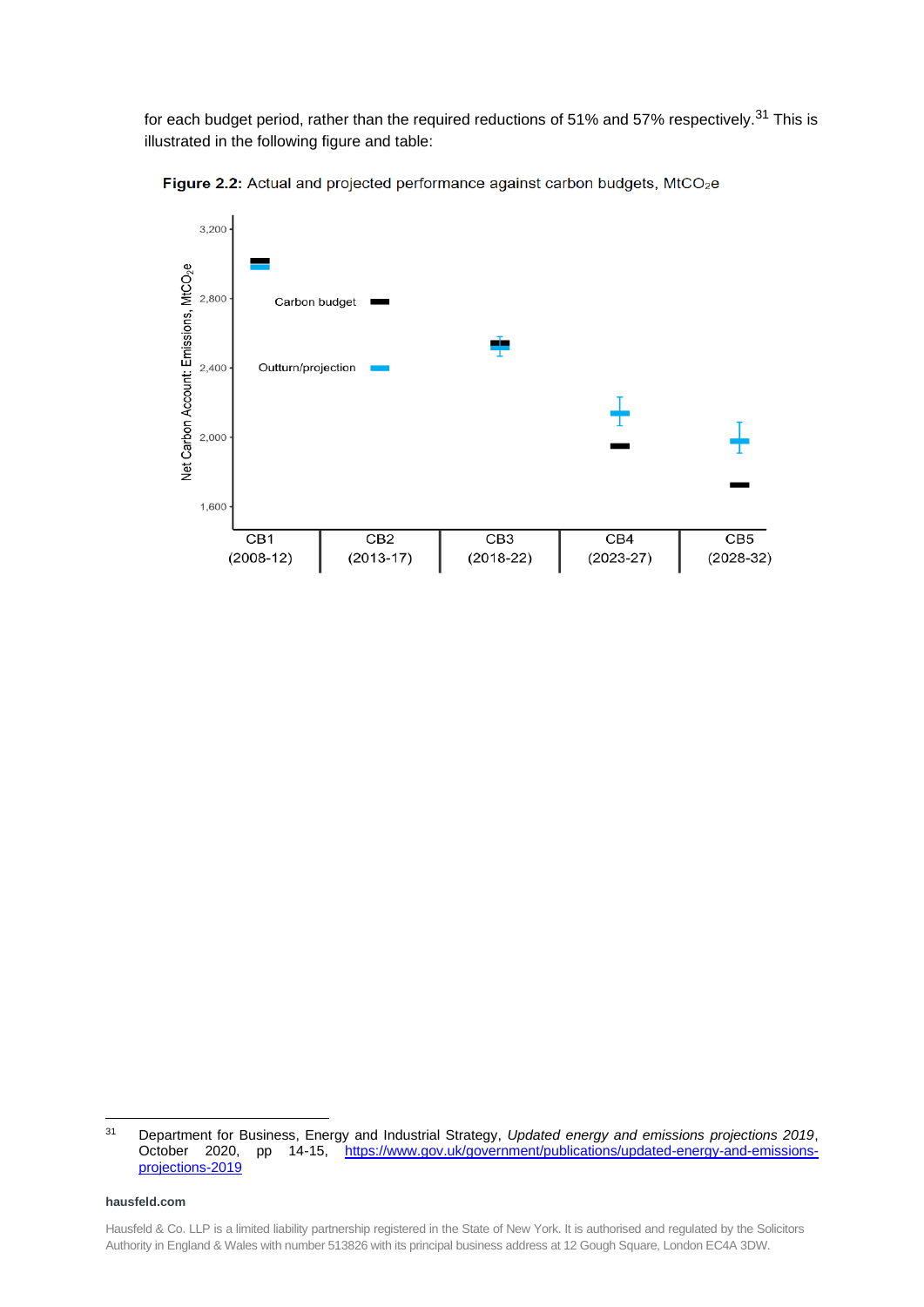| Table 2.1: Net carbon account performance against carbon budgets, MtCO <sub>2</sub> e and per cent |                                                |        |                               |                            |                            |                          |
|----------------------------------------------------------------------------------------------------|------------------------------------------------|--------|-------------------------------|----------------------------|----------------------------|--------------------------|
| Carbon budget                                                                                      |                                                |        |                               |                            |                            |                          |
|                                                                                                    |                                                | CB1    | CB <sub>2</sub>               | CB <sub>3</sub>            | CB4                        | CB5                      |
|                                                                                                    |                                                | actual | (2008-12) (2013-17)<br>actual | $(2018 - 22)$<br>projected | $(2023 - 27)$<br>projected | $(2028-32)$<br>projected |
| Carbon Budget level [1]                                                                            | emissions.<br>MtCO <sub>2</sub> e              | 3.018  | 2.782                         | 2.544                      | 1.950                      | 1.725                    |
| Average annual required reduction<br>vs, base emissions                                            | 96                                             | $-24%$ | $-30%$                        | $-36%$                     | $-51%$                     | $-57%$                   |
| <b>EEP 2018</b>                                                                                    |                                                |        |                               |                            |                            |                          |
| Reference scenario                                                                                 | projected<br>emissions.<br>MtCO <sub>2</sub> e | 2.982  | 2.398                         | 2.456                      | 2.089                      | 1.970                    |
| <b>EEP 2019</b>                                                                                    |                                                |        |                               |                            |                            |                          |
| Reference scenario                                                                                 | projected<br>emissions.<br>MtCO <sub>2</sub> e | 2,982  | 2,398                         | 2,518                      | 2,138                      | 1,978                    |
| Result vs. Budget with reference<br>case                                                           | emissions,<br>MtCO <sub>2</sub> e              | $-36$  | $-384$                        | $-26$                      | 188                        | 253                      |
| Result vs. Budget with inclusion of<br>CGS policy proposals [2]                                    | emissions,<br>MtCO <sub>2</sub> e              | $-36$  | $-384$                        | $-26$                      | 158                        | 173                      |
| Projected average annual<br>reduction vs. base emissions [3]                                       | 96                                             | $-25%$ | $-40%$                        | $-37%$                     | $-46%$                     | $-50%$                   |
| Cumulative Result vs Budget                                                                        | emissions.<br>MtCO <sub>2</sub> e              |        |                               | $-26$                      | 162                        | 415                      |

- 50. Working with those projections, the cumulative policy gap up to the end of the Fifth Carbon Budget period is currently  $188 + 253 = 441$  MtCO<sub>2</sub>e, based on the existing Carbon Budget levels, no IAS emissions and no carry-overs of any surplus emissions. However, as the CCC has noted, there is a clear need to significantly outperform the Fifth Carbon Budget (or to lower the Fifth Carbon Budget level) to match the CCC's Balanced Pathway and stay on track for the 2050 Net Zero target. Taking account of the analysis in paragraph 47 above, the "true" cumulative policy gap at the end of 2032 between the Government's existing and planned policies and the CCC's Balanced Pathway is currently  $441 + 341 = 782$  MtCO<sub>2</sub>e.
- 51. On any metric, this gap constitutes a monumental failure of policymaking. This cumulative policy gap at the end of 2032 exceeds the UK's total permissible emissions on the Balanced Pathway from January 2030 to December 2032 inclusive. It is effectively as if the Government is currently hoping that, in under a decade from now, the UK will miraculously stop emitting for three whole years in order to stay on track to Net Zero.
- 52. As has already been noted, the Government's most recent publication of energy and emissions projections took place in October 2020, that is, before the publication of the Sixth Carbon Budget report in December 2020; and it follows that new policies and proposals relied upon to meet the Sixth Carbon Budget have not yet been included within the annual projections published by the Government to date.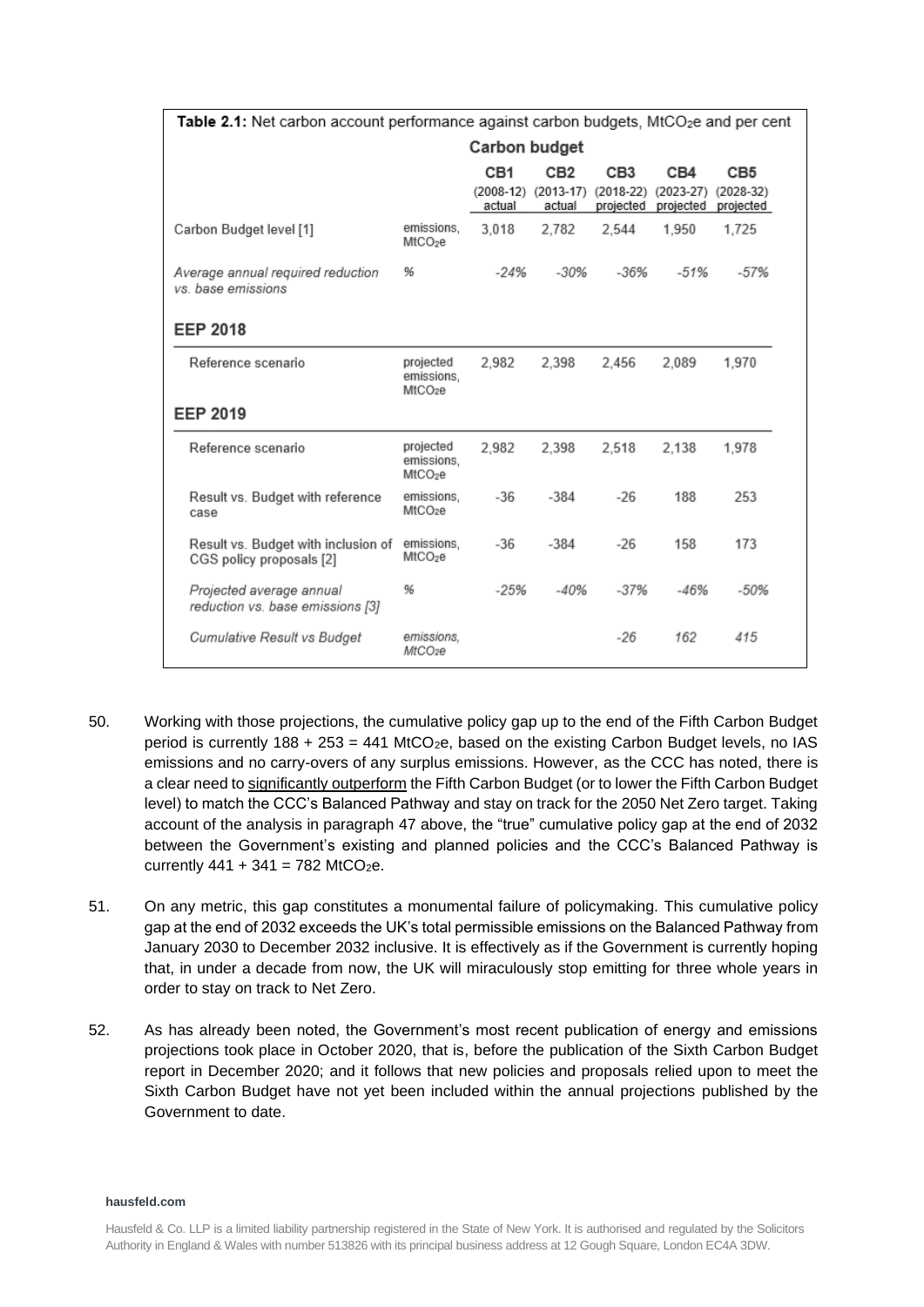- 53. However, the overall requirement to reach Net Zero by 2050 and significantly increase policy ambition across all sectors has been clear since May 2019 when the CCC published its report *Net Zero – The UK's contribution to stopping global warming,* and the need for urgent action to prevent dangerous climate change has been clear since the publication of the IPCC's SR1.5 in October 2018.
- 54. During the Sixth Carbon Budget period 2033-2037, the cumulative difference between the Government's Reference Scenario (which does not yet include IAS emissions) and the CCC's Balanced Pathway (taken without IAS for comparability) is a further 938 MtCO<sub>2</sub>e – a gap almost as big as the Sixth Carbon Budget itself.
- 55. In summary, the policy gap between what is required for the UK to follow a Net Zero compatible pathway and what is projected under existing and planned UK policies is therefore modest in the mid-2020s, large by 2030, and severe by the mid-2030s.
- 56. It has, for many years, been plain from the CCC's Progress Reports to Parliament that this significant policy gap exists, and that this gap has been stubbornly persistent.
- 57. In its June 2016 Progress Report to Parliament, several years prior to the 2050 Net Zero target being set, the CCC highlighted a "*gap of around 100 MtCO2e (47% of the required emissions reduction) between Government plans and the path required to meet the recommended fifth carbon budget in 2030*".<sup>32</sup> This is a smaller policy gap for 2030 than under current projections – so the policy gap has actually increased in the past five years.
- 58. In its June 2020 Progress Report to Parliament, the CCC highlighted that the UK failed on 17 out of 21 progress indicators, falling further behind in many areas, and that only two of 31 key policy milestones were met over the previous year.<sup>33</sup>
- 59. In its June 2021 Progress Report to Parliament, the CCC stated that "*In many cases, a strategic commitment has been made, but details of policy implementation have not yet caught up with the high-level ambition*". The CCC's Figure 4 below shows that only one-fifth of the emissions savings for the Sixth Carbon Budget period involve policies that are fully or potentially on track for delivery. The rest of the UK's policies are falling behind or at risk of falling behind.  $34$

<sup>32</sup> CCC (2016), *Meeting Carbon Budgets: 2016 Progress Report to Parliament*, pg. 13.

<sup>33</sup> CCC (2020), *Reducing UK emissions: Progress Report to Parliament*, pgs. 109 and 112.

<sup>34</sup> CCC (2021), *Progress in reducing emissions: 2021 Report to Parliament*, pgs. 26-27.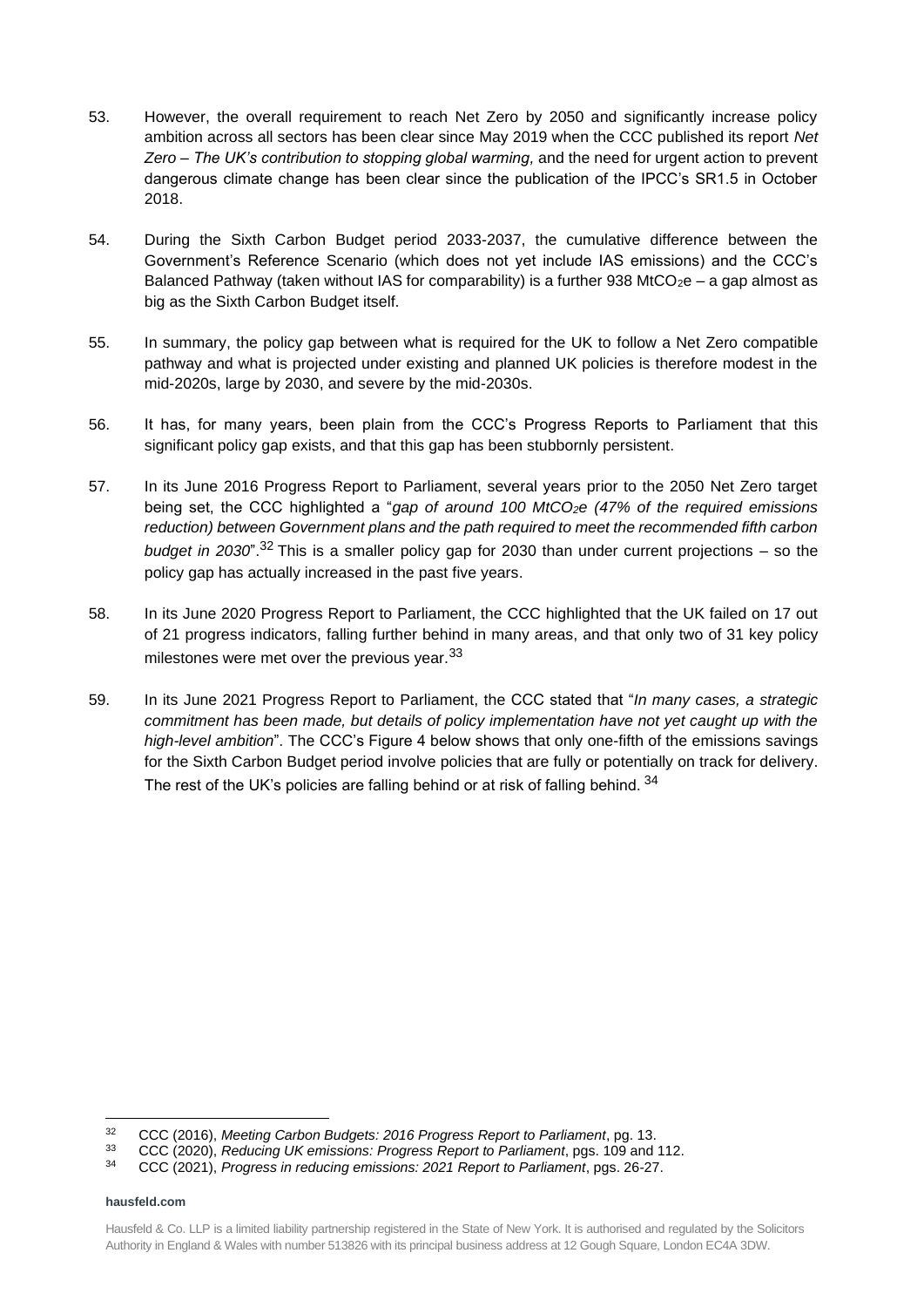

- 60. In the same report, the CCC identified the following as "*essential elements of the transition to Net Zero*": 35
	- a. Developing and implementing a comprehensive policy to enable the delivery of the 2030 transition to electric vehicles;
	- b. Implementing a policy package for buildings decarbonisation and enshrining the long-term standards framework in regulation;
	- c. Implementing delivery mechanisms for landscape-scale land use change for afforestation and peatland restoration and a high take-up of low-carbon farming practices;
	- d. Advancing policy for manufacturing decarbonisation;
	- e. Continue auctions for low-carbon capacity, together with supporting actions to enhance system flexibility, to deliver an emissions intensity of 50 gCO2/kWh or better in electricity generation by 2030;
	- f. Delivering a hydrogen strategy that sets out a vision of the role of hydrogen on the path to Net Zero and the steps needed to realise it; and
	- g. Enabling domestic engineered greenhouse removals to contribute to UK carbon budgets and Net Zero, and establishing support mechanisms and monitoring verification and reporting structures.

# *The Net Zero Strategy*

61. In paragraph 18 of your letter dated 4 October 2021, it was stated that the NZS would meet the Defendant's statutory obligations under sections 13 and 14 of the CCA 2008.

<sup>35</sup> CCC (2021), *Progress in reducing emissions: 2021 Report to Parliament*, pgs. 158-159.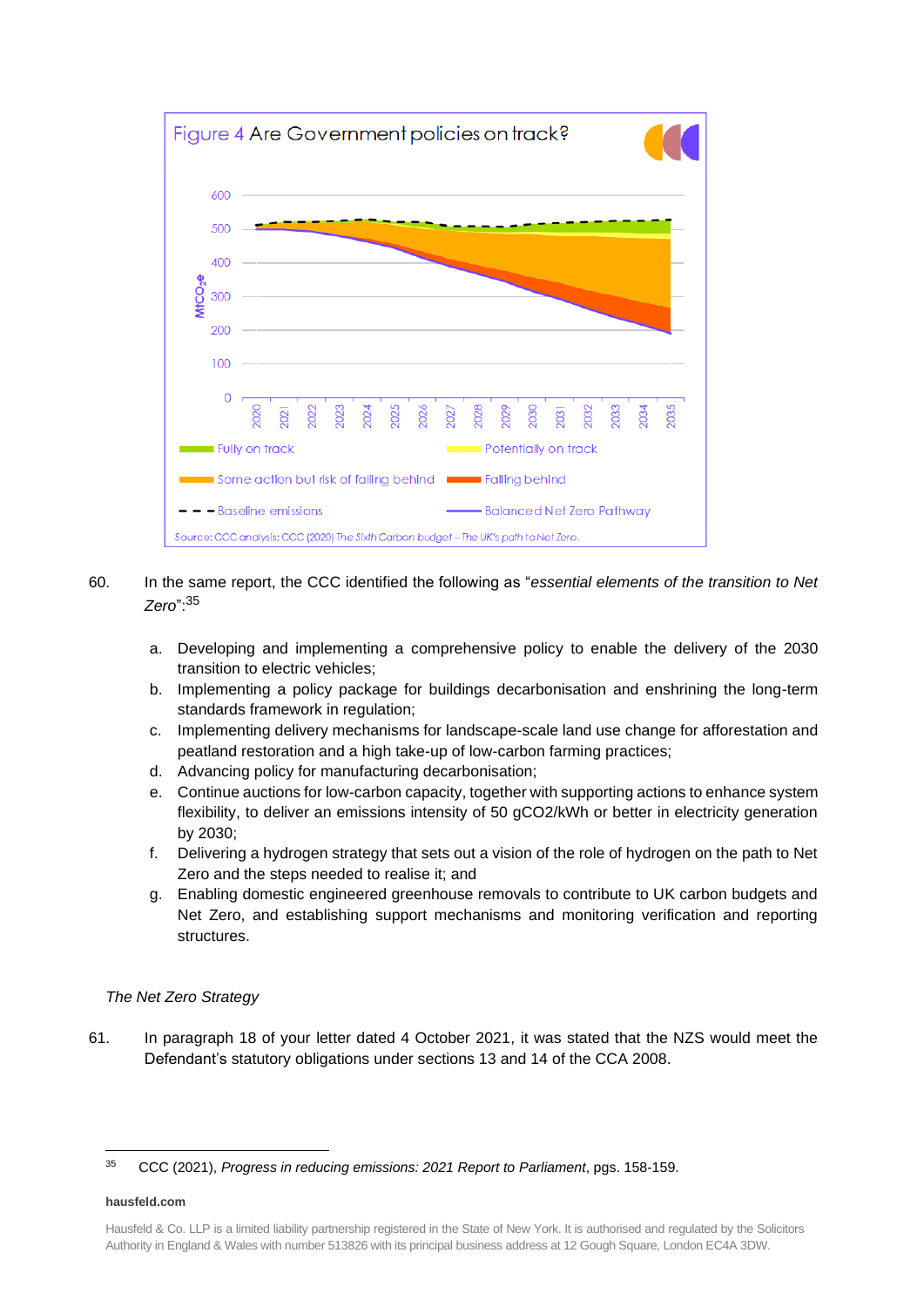- 62. The Defendant published the NZS on 19 October 2021.<sup>36</sup> The NZS contains a number of proposals and policies which constitute a sector-based strategy for UK emissions reductions. It also sets out an *"indicative delivery pathway to 2037"*, which it explains is: *"… an indicative trajectory of emissions reductions which meets our targets up to the sixth carbon budget ending in 2037 …. It is designed only to provide an indicative basis on which to make policy and plan to deliver on our wholeeconomy emissions targets."* 37
- 63. However, the NZS does not state that the proposals and policies it contains will meet the Sixth Carbon Budget. Instead, the NZS informs the reader that:

*'… this strategy sets out our plans for reducing emissions from each sector of our economy, while hoovering up any remaining emissions with greenhouse gas removals – either natural, like trees, or technological, using carbon capture. This is an historic plan. Taken together the transitions set out below for every sector of the UK economy meets Carbon Budgets 4 and 5, and puts us on the path for Carbon Budget 6 – and ultimately on course for net zero by 2050.'* (pg 18, Executive Summary).

- 64. Table 6, on pg 321 of the NZS, shows that *without* the proposals and policies contained within the NZS, the UK would miss the Sixth Carbon Budget by as much as  $1064$  MtCO<sub>2</sub>e. Though the NZS suggests that its proposals and policies will put *"us on a path for Carbon Budget 6"* it does not assess or quantify their impact on emissions reductions and does not explain how that enormous gap will be bridged or confirm that the Sixth Carbon Budget will be met.
- 65. Following the publication of the NZS, the CCC published its initial review entitled *'Independent Assessment: The UK's Net Zero Strategy'.* The CCC welcomed the ambitious targets contained in the NZS but noted (at pg 27):

"*However, the Government has not quantified the effect of each policy and proposal on emissions. So while the Government has proposed a set of ambitions that align well to the emissions targets, it is not clear how the mix of policies will deliver on those ambitions – albeit in theory they could"*. 38

66. Carbon Brief, a UK based website covering the latest developments in climate science, climate policy and energy policy, reported on the NZS and commented that:

*"Although it sets out target-compliant "indicative delivery pathways" for each sector until 2037, it fails to quantify the impacts of the new plans and policies it contains, meaning it is not possible to say if the government is now doing – or spending – enough to meet its legally binding goals".<sup>39</sup>*

67. Finally, we note that UK FIRES commented upon the reliance on technological solutions in the NZS, in its report entitled *Minus 45* in the following terms:

<sup>36</sup> See here: [https://assets.publishing.service.gov.uk/government/uploads/system/uploads/attachment\\_data/file/1033990/n](https://assets.publishing.service.gov.uk/government/uploads/system/uploads/attachment_data/file/1033990/net-zero-strategy-beis.pdf) [et-zero-strategy-beis.pdf](https://assets.publishing.service.gov.uk/government/uploads/system/uploads/attachment_data/file/1033990/net-zero-strategy-beis.pdf)

<sup>37</sup> Pg 74. See also pg 253 where it is said that: *"The* Journey to Net Zero *chapter of the Strategy report set out a delivery pathway: an indicative trajectory of emissions reductions based on potential in each sector of the economy, which keeps us on track to meet the sixth carbon budget ending in 2037. Sector chapters set out policies and proposals in line with this indicative pathway to ensure we are on track for net zero."* 

<sup>38</sup> CCC, '*Independent Assessment: The UK's Net Zero Strategy*', October 2021, available at: <https://www.theccc.org.uk/publication/independent-assessment-the-uks-net-zero-strategy/>

<sup>39</sup> [In-depth Q&A: The UK's net-zero strategy -](https://www.carbonbrief.org/in-depth-qa-the-uks-net-zero-strategy) Carbon Brief.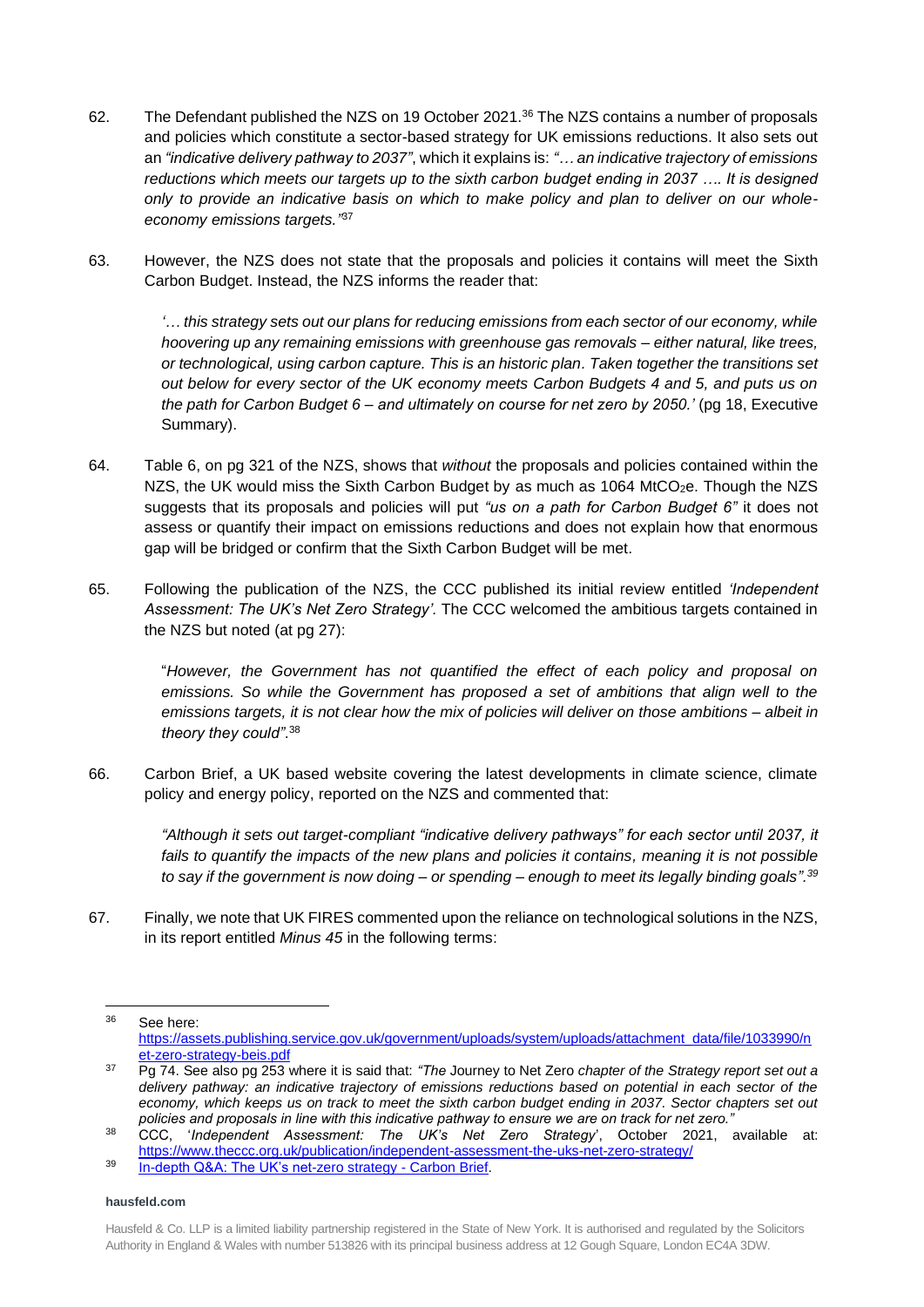"*The strategy places all its hope in technologies that don't yet operate at all in the UK, fails to account for the new electricity demand created by its plans for greenhouse gas removal technologies and synthetic jet fuel, and includes no commitments on key areas such as rail electrification, reducing demand for aviation or reducing ruminant herds.*" 40

## *Tackling climate change and human rights obligations*

- 68. Climate change is largely the result of the historical and continued emissions from the activities of relatively wealthy individuals and countries, but its most damaging impacts will be experienced by those who are young today and by the generations which will follow them. The most acute impacts are occurring within already vulnerable communities and regions, but nowhere will be exempt from impacts. As set out above, the UK is already feeling significant impacts: coastal erosion is intensifying with rising sea levels, leading to loss of land at Skipsea, East Yorkshire (faster than any other coastline in Northern Europe), Fairbourne, North Wales, and Happisburgh, Norfolk.
- 69. In 2019, Michelle Bachelet UN High Commissioner for Human Rights said:

*"Climate change is a reality that now affects every region of the world … The world has never seen a threat to human rights of this scope … The economies of all nations; the institutional,* political, social and cultural fabric of every state; and the rights of all your people - and future *generations - will be impacted."*

70. Article 2(1) of the ECHR provides that:

*"Everyone's right to life shall be protected by law. No one shall be deprived of his life intentionally save in the execution of a sentence of a court following his conviction of a crime for which this penalty is provided by law."*

- 71. In *Öneryildiz v Turkey*<sup>41</sup> the European Court of Human Rights ("**ECtHR**") held that Article 2 imposes a positive duty on the State "*to put in place a legislative and administrative framework designed to provide effective deterrence against threats to the right to life*" <sup>42</sup> and that, in the context of dangerous activities, "*special emphasis must be placed on regulations geared to the special features of the activity in question*" which "*must make it compulsory for all those concerned to take practical measures to ensure the effective protection of citizens whose lives might be endangered by the inherent risks*". <sup>43</sup> The ECtHR has also stated that whenever a State undertakes or organises dangerous activities, or authorises them, it must ensure through a system of rules and through sufficient control that the risk is reduced to a reasonable minimum.<sup>44</sup>
- 72. Similarly, in *Budayeva v Russia*, <sup>45</sup> the Court held that: "*[t]he scope of the positive obligations [under Article 2] imputable to the State in the particular circumstances would depend on the origin of the threat and the extent to which one or the other risk is susceptible to mitigation*"; <sup>46</sup> and that Article 2 imposes a duty "*to do everything within the authorities' power in the sphere of disaster relief for the protection of that right [to life]*". 47

<sup>40</sup> See pg 1 of the *Minus 45* report: https://ukfires.org/press-release-minus-45/<br>41 App no 48030/00 (ECtHB CC 30 November 2004)

<sup>41</sup> App no 48939/99 (ECtHR GC, 30 November 2004).

<sup>42</sup> *Ibid*, §89.

<sup>43</sup> *Ibid*, §90.

<sup>44</sup> *Mučibabić v Serbia,* App no 34661/07 (ECtHR, 12 July 2016), §126.

<sup>45</sup> *Budeyeva v Russia,* App no 15339/02 inter alia, (ECtHR, 20 March 2008).

<sup>46</sup> *Ibid*, §137.

<sup>47</sup> *Ibid*, §175.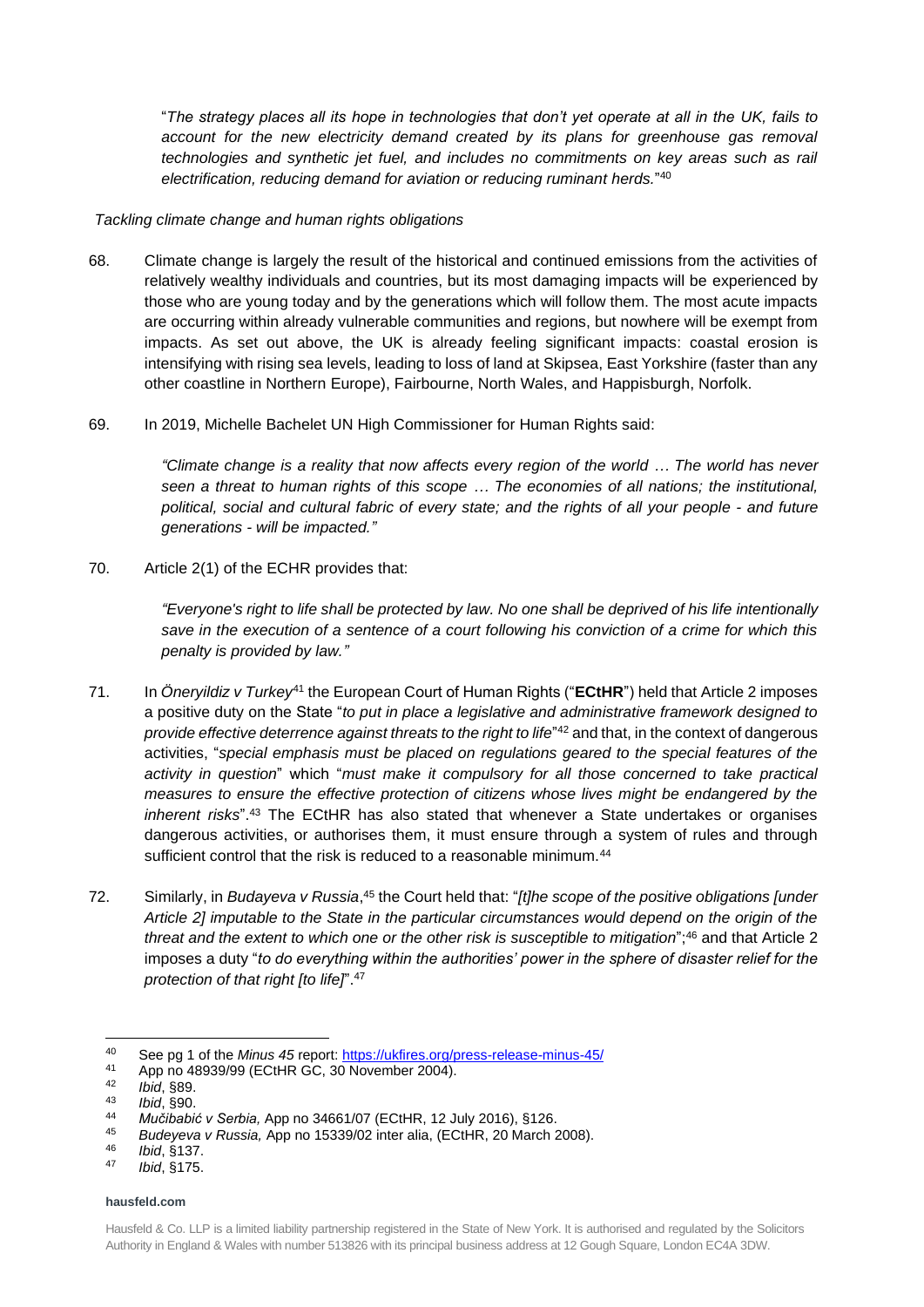73. Article 8 of the ECHR provides that:

*"1) Everyone has the right to respect for his private and family life, his home and his correspondence.*

*2) There shall be no interference by a public authority with the exercise of this right except such as is in accordance with the law and is necessary in a democratic society in the interests of national security, public safety or the economic well-being of the country, for the prevention of disorder or crime, for the protection of health or morals, or for the protection of the rights and freedoms of others."*

- 74. In *Tatar v Romania*<sup>48</sup> the ECtHR held that Article 8 imposes a positive obligation on States to adopt reasonable and sufficient measures capable of protecting the right to a private life, a home and, more generally, a healthy, protected environment. The ECtHR has also held that the positive obligation requires that the measures not only exist but are implemented in practice, to ensure that the Article 8 rights are effective and not illusory.<sup>49</sup>
- 75. The positive obligation arises where there is a sufficient causal link between the impugned activity and the adverse impact on persons within the jurisdiction. The positive obligation also arises if there is a serious and substantial threat to the health and well-being of persons within the jurisdiction.<sup>50</sup> In this respect, the ECtHR stressed the importance of the precautionary principle,<sup>51</sup> given its aim to secure a high level of protection for the health and safety of persons and the environment.<sup>52</sup>
- 76. Physical and mental health are both crucial parts of private life associated with the aspects of physical and moral integrity;<sup>53</sup> and in *Tatar* the ECtHR also found a violation of Article 8 in circumstances where the applicants had lived in a state of anxiety, uncertainty and fear.<sup>54</sup>
- 77. Significantly, the obligations outlined above apply to risks that may only materialise in the future.<sup>55</sup>
- 78. Finally, we note that Article 14 of the ECHR provides that:

*"'The enjoyment of the rights and freedoms set forth in this Convention shall be secured without discrimination on any ground such as sex, race, colour, language, religion, political or other opinion, national or social origin, association with a national minority, property, birth or other status."* 56

# **Grounds of Claim**

# *Ground one: Breach of section 13 of the CCA 2008 in relation to the Sixth Carbon Budget*

79. Section 13(1) of the CCA 2008 provides that:

*"The Secretary of State must prepare such proposals and policies as the Secretary of State considers will enable the carbon budgets that have been set under this Act to be met."*

<sup>48</sup> *Tatar v Romania*, App no 67021/01 (ECtHR, 27 January 2009), §170.

<sup>49</sup> *Moreno Gomez v Spain*, App no 4143/02 (ECtHR, 16 November 2004), §56.

<sup>50</sup> See *Tatar v* Romania, §107.

<sup>51</sup> See also Article 3(3) of the UNFCCC which requires States to *"take precautionary measures to anticipate, prevent or minimize the causes of climate change and mitigate its adverse effects"*.

<sup>52</sup> *Tatar v Romania*, §120.

<sup>53</sup> *Bensaid v United Kingdom*; App no 44599/98 (ECtHR, 6 February 2001), §47.

<sup>54</sup> *Tatar v Romania*, §122.

<sup>55</sup> See, e.g., *Oneryildiz v Turkey*, §§98-101.

<sup>56</sup> *'Other status'* can include age: see *Schwizgebel v Switzerland*, App no 25762/07, 10 June 2010.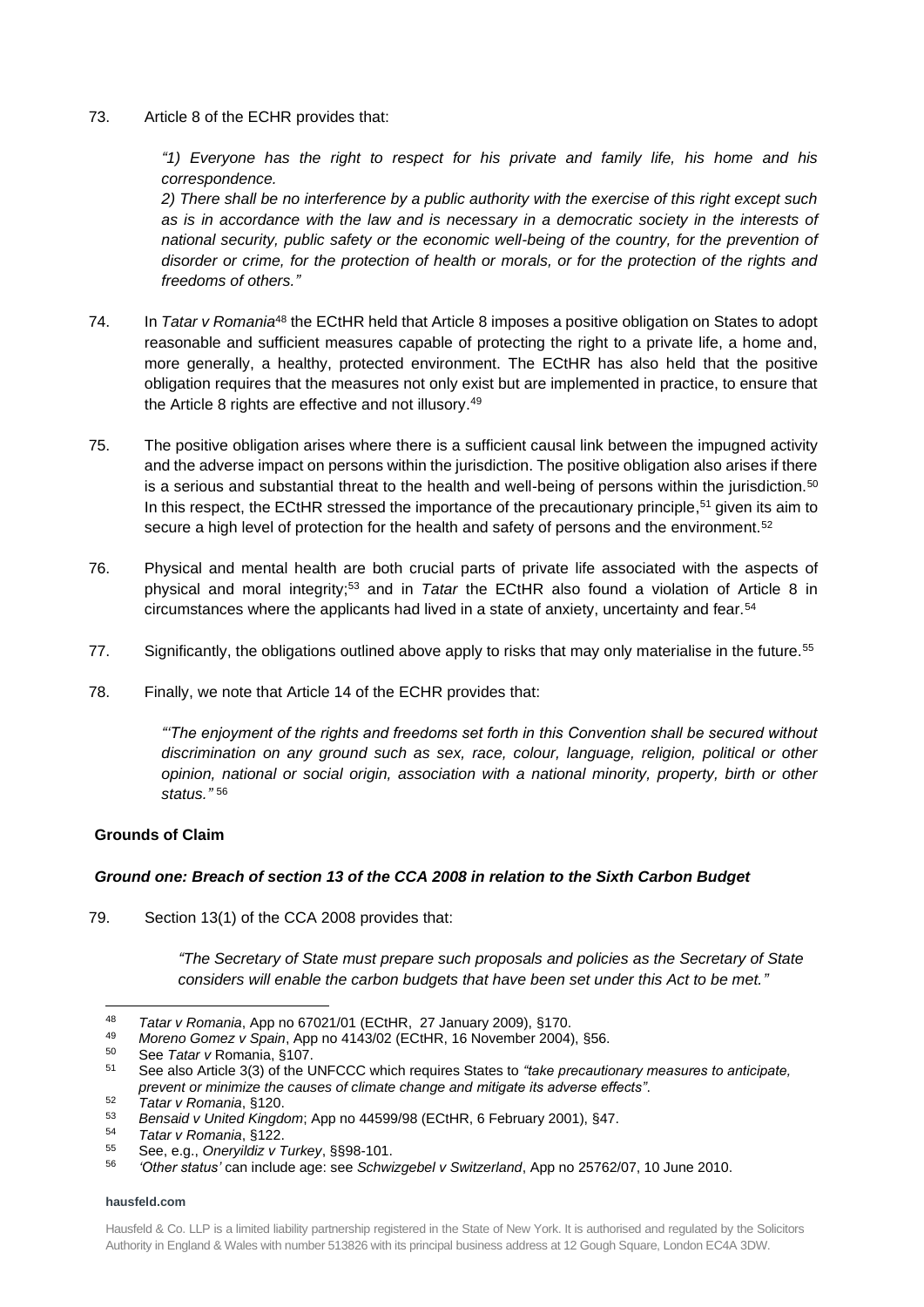- 80. The NZS relies on the assessment of the *"theoretical potential"* of each sector of the UK economy.
- 81. Significantly, it does not quantify the emission reductions that will result from the proposals and policies identified in the NZS and fails to assess whether they will enable the Sixth Carbon Budget to be met. In the absence of any other assessment or quantification of the impact of the proposals and policies set out in the NZS, there is no rational basis for the Defendant to have concluded that they will enable the Sixth Carbon Budget to be met; and it follows that the Defendant has not yet complied with section 13(1) of the CCA 2008 and is in continuing breach of his statutory obligations.
- 82. The Defendant's breach of section 13 of the CCA 2008 is compounded by the fact that the NZS also relies upon:
	- a. a number of proposals and policies, including those relating to industrial decarbonisation, home insulation and low-carbon heat networks, which either lack detail or have not yet been the subject of consultation; and
	- b. highly speculative technological solutions, including emissions reductions arising from the development of sustainable aviation fuel and low-carbon hydrogen as well as upon untested negative emissions technologies ("**NETs**"),

which cannot rationally be considered to be proposals and policies that will enable the Sixth Carbon Budget to be met.

- 83. The breach is further compounded by the number of very significant omissions from the NZS:
	- a. There is clear evidence that marine sediments are amongst the largest pools of carbon storage in the world and that carbon emissions caused by trawling exceed those of aviation. <sup>57</sup> The Government was well aware of this evidence. The UK is the fourth highest emitter of  $CO<sub>2</sub>$  in the world inside its Exclusive Economic Zone.<sup>58</sup> Yet the NZS is completely silent on protecting the seabed or addressing bottom trawling.
	- b. There is clear evidence that net zero cannot be achieved without behaviour change.<sup>59</sup> for example, in relation to diet and transportation choices like flying, and that the Defendant was well aware of this. The NZS deliberately chooses, as one of its *"goals"* to *"go with the grain of existing behaviour and trends"* (pg 274), and to eschew policies directed at behaviour change in favour of costly and long-term technological *"silver bullets"*.
	- c. The NZS assumes emissions will be reduced through improved and innovative farming practices without addressing the combination of low-carbon technologies and behaviour change necessary to address emissions from agriculture.
	- d. The CCC has since 2015 urged the Government to take action to address burning of peat and since 2020 repeatedly recommended that rotational burning be banned. The NZS acknowledges that peatlands, instead of being carbon sinks (as they should be) are in fact net emitters of GHG emissions because of degradation *"due to drainage for agricultural use, overgrazing and burning"*, but the NZS says nothing further about addressing, or banning, rotational burning and gives no reason for this omission.
	- e. The CCC recommended that the NZS introduce a Net Zero Test to ensure that all policy decisions are compatible with the legislated target. This is not addressed at all in the NZS.

<sup>57</sup> Nature, *Protecting the global ocean for biodiversity, food and climate* (17 March 2021) <https://www.nature.com/articles/s41586-021-03371-z>

<sup>58</sup> [https://www.theguardian.com/environment/2021/mar/17/trawling-for-fish-releases-as-much-carbon-as-air](https://www.theguardian.com/environment/2021/mar/17/trawling-for-fish-releases-as-much-carbon-as-air-travel-report-finds-climate-crisis)[travel-report-finds-climate-crisis](https://www.theguardian.com/environment/2021/mar/17/trawling-for-fish-releases-as-much-carbon-as-air-travel-report-finds-climate-crisis)

<sup>59</sup> BEIS Research Paper Number 2021/063 (October 2021)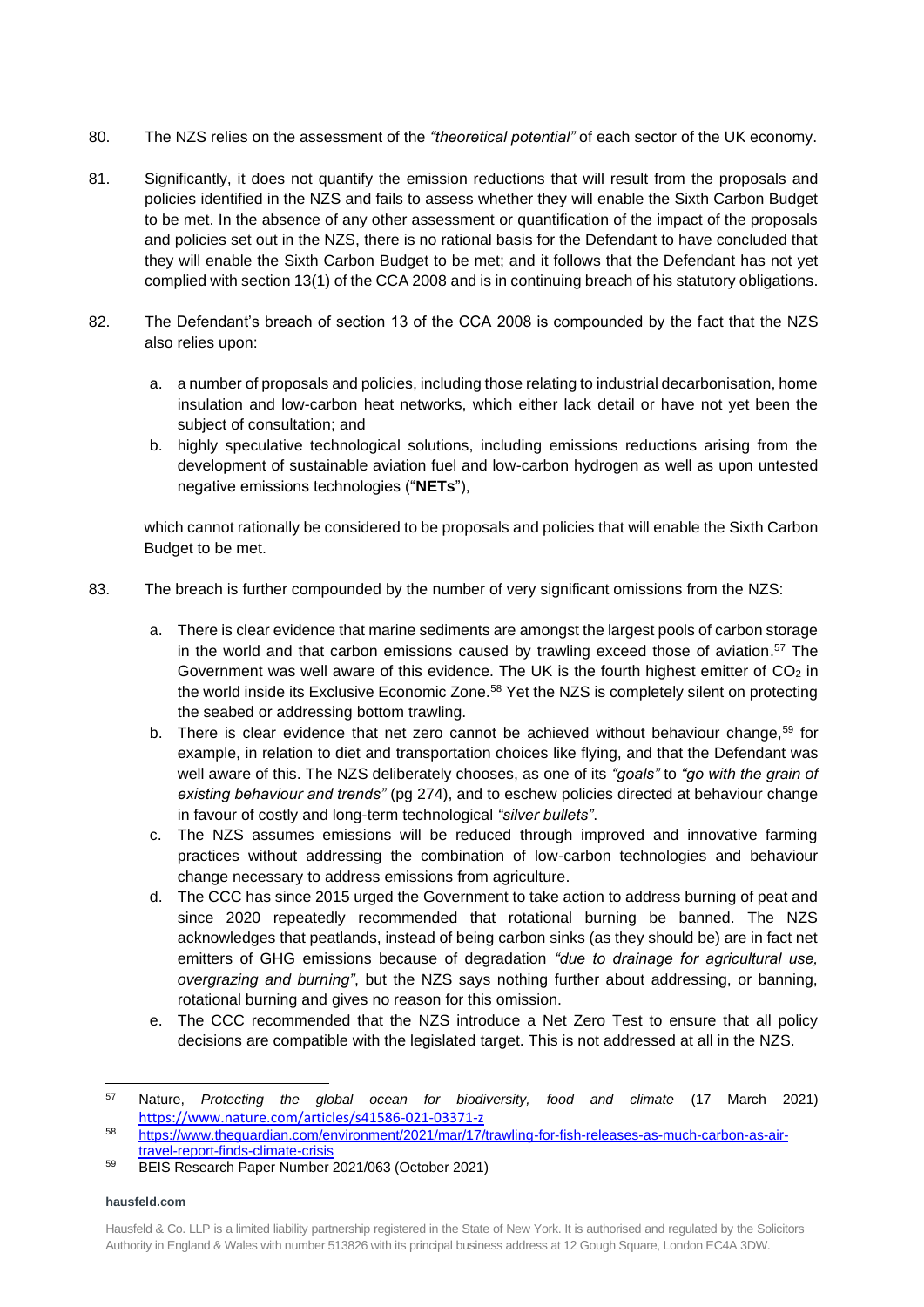# *Ground two: Breach of section 14 of the CCA 2008 in relation to the Sixth Carbon Budget*

84. It follows that the Defendant has failed to comply with section 14(1) of the CCA 2008, in that he has not published "*as soon as is reasonably practicable*" after the making of the order on 24 June 2021 which set the Sixth Carbon Budget *"a report which sets out the proposals and policies for meeting the carbon budgets for the current and future budgetary periods up to and including that period"*. That breach is continuing.

# *Ground three: Failure to close the policy gap breaches the Claimants' ECHR rights*

- 85. The Defendant has breached the Claimants' rights protected by Articles 2 and 8 of the ECHR (taken together in the case of the First Claimant, with Article 14) in circumstances where he has failed to comply with sections 13 and 14 of the CCA 2008 and/or failed to act with the requisite urgency and/or has otherwise failed to close the policy gap now required in light of the Sixth Carbon Budget.
- 86. The Claimants are *"victims"* for the purposes of the Human Rights Act 1998. They are both at risk of being directly affected by the Defendant's failure to comply with sections 13 and 14 of the CCA 2008 and to bridge the enormous existing policy gap and meet the Sixth Carbon Budget.
- 87. In accordance with European Court of Human Rights caselaw, Articles 2 and 8 (taken together with Article 14) of the ECHR are clearly engaged in this case.<sup>60</sup>
- 88. It follows that the Defendant has positive obligations under Article 2 and 8 of the ECHR to act in accordance with the statutory framework and that his failure to do so breaches those rights.
- 89. Article 14 is also engaged in circumstances where the Defendant's failure to comply with his statutory obligations will have a disproportionate impact on the First Claimant and those of younger and future generations because the interference with their rights will increase over time, due to the anticipated deterioration in climatic conditions.

# *Ground four: Reliance on untested technological solutions breaches the Claimants' ECHR rights*

- 90. Further or alternatively, the Defendant has breached of the First Claimant's rights protected by Articles 2 and 8 of the ECHR (taken together with Article 14) by placing excessive reliance in the NZS on highly speculative technological *"silver bullet"* solutions, including emissions reductions arising from the development of sustainable aviation fuel and low-carbon hydrogen and untested NETs.
- 91. For example, para 2.5 of the Jet Zero Consultation includes *"sustainable aviation fuels"* in the suggestion that *"many of the technologies we need to achieve Jet Zero are at an early stage of development or commercialisation"*. <sup>61</sup> That is not correct. Alternative jet fuels, such as advanced biofuels, have been in development for more than a decade, with promises of scale-up that have not materialised. Aviation biofuel is not a sustainable or scalable solution without causing increased

<sup>60</sup> See *Oneryildiz v Turkey* (App No. 48939/99 (ECtHR, 30 November 2004); *Budayeva v Russia* App No 15339/02 (ECtHR, 20 March 2008), *Tatar v Romania* App no 67021/01 (ECtHR, 27 January 2009); *Moreno Gomez v Spain* App no 4143/02 (ECtHR, 16 November 2004); and *Fadayeva v Russia* App no 55723/00 (ECthR, 9 June 2005.

<sup>61</sup> Department for Transport, *Jet Zero Consultation: A consultation on our strategy for net zero aviation* (14 July 2021) pg 12. [https://assets.publishing.service.gov.uk/government/uploads/system/uploads/attachment\\_data/file/1002716/je](https://assets.publishing.service.gov.uk/government/uploads/system/uploads/attachment_data/file/1002716/jet-zero-consultation-a-consultation-on-our-strategy-for-net-zero-aviation.pdf) [t-zero-consultation-a-consultation-on-our-strategy-for-net-zero-aviation.pdf](https://assets.publishing.service.gov.uk/government/uploads/system/uploads/attachment_data/file/1002716/jet-zero-consultation-a-consultation-on-our-strategy-for-net-zero-aviation.pdf)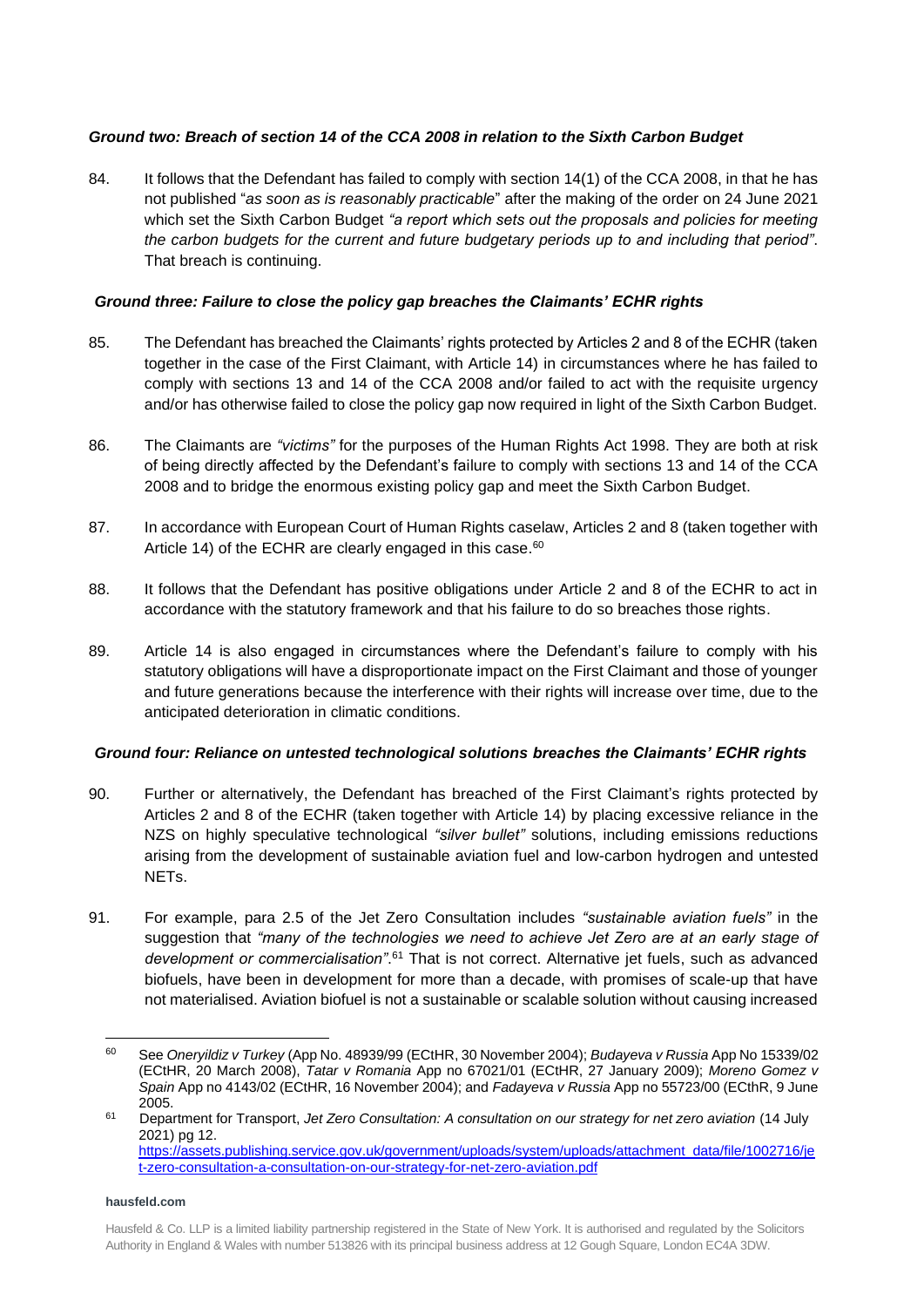global food prices, deforestation, drainage of peatland, loss of biodiversity, and land-use change emissions. 62

- 92. NETs are technologies that remove  $CO<sub>2</sub>$  emissions from the atmosphere, involving carbon capture and storage ("**CCS**"). Professor Kevin Anderson and other climate scientists have explained that they are unproven at scale.<sup>63</sup> The form of NETs most often utilised in global climate pathway modelling is bioenergy with carbon capture and storage ("**BECCS**"), which Professor Anderson describes as "*essentially burning fast-growing fuel crops to produce electricity while capturing the CO<sup>2</sup> at source and storing it safely and permanently underground*".<sup>64</sup>
- 93. Professor Anderson is of the opinion that there are compelling reasons to be "*extremely cautious about emissions pathways that depend on huge amounts of negative emissions or carbon dioxide removal*", and BECCS in particular, given:

*"(1) the as yet embryonic state of the CCS industry (thus far only one large demonstration power-station with CCS exists today with a number of years of operating experience, and this at only a few millions of tonnes of CO<sup>2</sup> per year, not the several orders-of-magnitudegreater billions of tonnes assumed in the models);*

*(2) the colossal quantities of land required to produce the requisite biomass (some BECCS-heavy scenarios requiring area equivalent to about half the global total agricultural land),* <sup>65</sup> *not to mention the threats to planetary boundaries for freshwater and biosphere/biodiversity conservation*66" . 67

- 94. Other NETs, such as direct air capture and enhanced geological weathering, similarly suffer the drawbacks of unproven-at-scale demonstrations. It is for these reasons that Professor Anderson explains that "*NETs cannot be thought of as an 'insurance policy', since they come with no assurance that they will be able to 'pay out'*."<sup>68</sup>
- 95. The Defendant's reliance upon such untested, high-risk technological solutions in the NZS to compensate for the failure to adopt other available emission reduction policies in the near term is contrary to the precautionary principle and reckless. It puts the First Claimant, youth and future generations in a position where their lives, homes and family life are placed at a disproportionate risk when compared to those of older generations, in breach of Articles 2 and 8 of the ECHR taken together with Article 14 of the ECHR.

<sup>&</sup>lt;sup>62</sup> See Finlay Asher's evidence to Bristol Airport Inquiry (15 June 2021) and (20 August 2021). See also A. Vaughan, New Scientist, 8 Mar 2021: "*Carbon-negative crops may mean water shortages for 4.5 billion people*".

<sup>63</sup> See: Professor Kevin Anderson's evidence to Bristol Airport Inquiry (15 June 2021) at §4.12, [https://gat04-live-](https://gat04-live-1517c8a4486c41609369c68f30c8-aa81074.divio-media.org/filer_public/6a/68/6a6828f8-060f-4181-acfc-644d28bf7937/baan-w1-1_prof_kevin_anderson-proof_final.pdf)[1517c8a4486c41609369c68f30c8-aa81074.divio-media.org/filer\\_public/6a/68/6a6828f8-060f-4181-acfc-](https://gat04-live-1517c8a4486c41609369c68f30c8-aa81074.divio-media.org/filer_public/6a/68/6a6828f8-060f-4181-acfc-644d28bf7937/baan-w1-1_prof_kevin_anderson-proof_final.pdf)[644d28bf7937/baan-w1-1\\_prof\\_kevin\\_anderson-proof\\_final.pdf;](https://gat04-live-1517c8a4486c41609369c68f30c8-aa81074.divio-media.org/filer_public/6a/68/6a6828f8-060f-4181-acfc-644d28bf7937/baan-w1-1_prof_kevin_anderson-proof_final.pdf) and Fajardy M, Köberle A, Macdowell N, & Fantuzzi A (2019), *BECCS deployment: a reality check*, Grantham Institute Briefing Paper no.28, [https://www.imperial.ac.uk/media/imperial-college/grantham-institute/public/publications/briefing](https://www.imperial.ac.uk/media/imperial-college/grantham-institute/public/publications/briefing-papers/BECCS-deployment---a-reality-check.pdf)[papers/BECCS-deployment---a-reality-check.pdf](https://www.imperial.ac.uk/media/imperial-college/grantham-institute/public/publications/briefing-papers/BECCS-deployment---a-reality-check.pdf)

<sup>64</sup> *Ibid*.

<sup>65</sup> Fajardy M, Köberle A, Macdowell N, & Fantuzzi A (2019), *BECCS deployment: a reality check*, Grantham Institute Briefing Paper no.28. [https://www.imperial.ac.uk/media/imperial-college/grantham-institute/public/publications/briefing-](https://www.imperial.ac.uk/media/imperial-college/grantham-institute/public/publications/briefing-papers/BECCS-deployment---a-reality-check.pdf)

[papers/BECCS-deployment---a-reality-check.pdf](https://www.imperial.ac.uk/media/imperial-college/grantham-institute/public/publications/briefing-papers/BECCS-deployment---a-reality-check.pdf) <sup>66</sup> Heck V, Gerten D, Lucht W et al, (2018). *Biomass-based negative emissions difficult to reconcile with planetary* 

*boundaries.* Nature Climate Change 8, 151–155[. https://www.nature.com/articles/s41558-017-0064-y](https://www.nature.com/articles/s41558-017-0064-y)

<sup>67</sup> *Supra* Note 48, §4.13.

<sup>68</sup> *Supra* Note 48, §4.14.